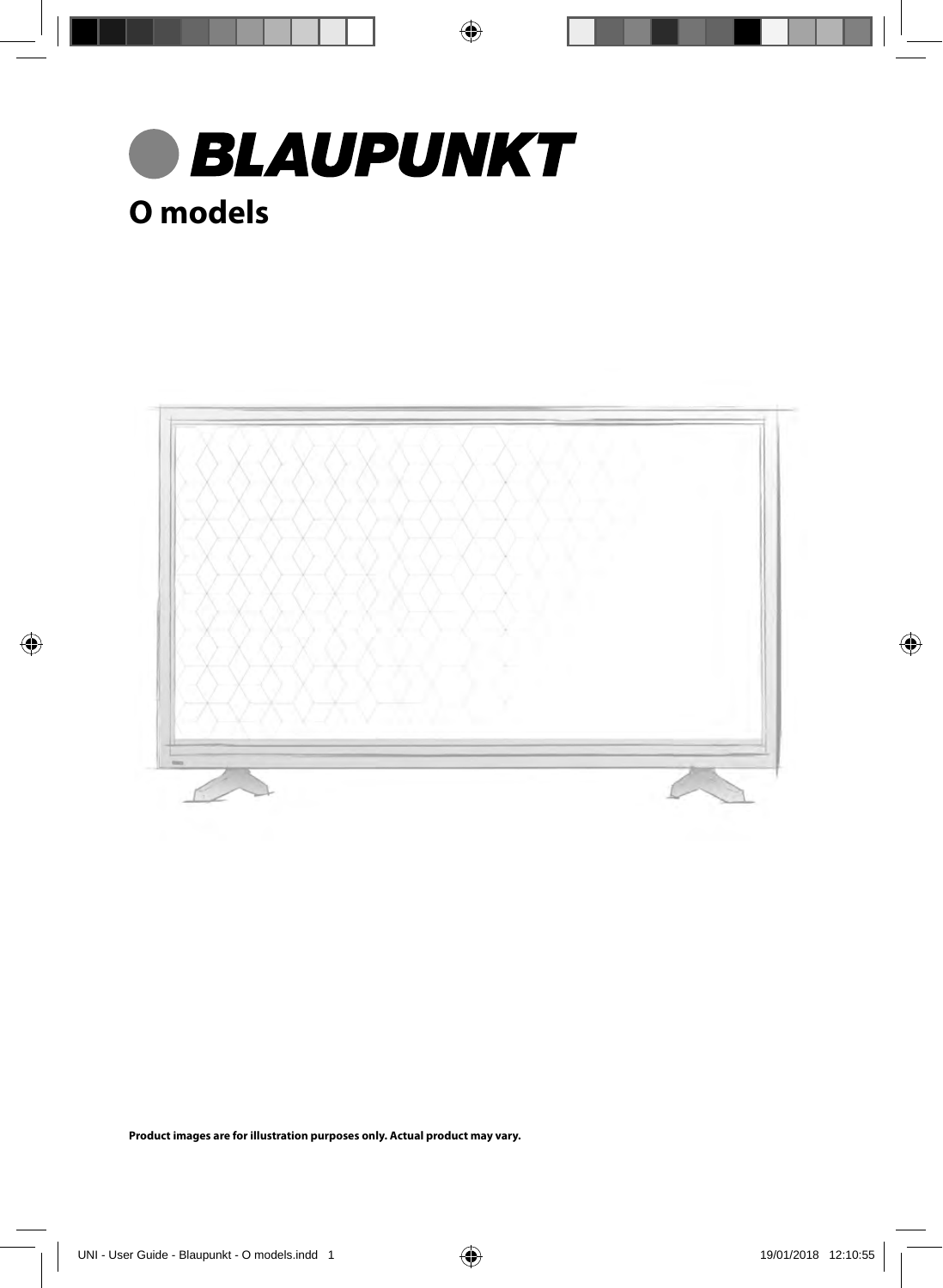### **Important safety instruction**



#### **Please read these instructions. All the safety and operating instructions should be read before the appliance is operated.**

#### **Warnings**

• Television sets with 40" screens or more must be lifted and carried by at least 2 people.

• This television does not contain any parts that are serviceable by the user. In case of a fault, contact the manufacturer or authorised service department.

• Exposing the internal parts inside the TV may endanger your life. The manufacturers guarantee does not extend to faults caused by repairs carried out by unauthorised third parties.



To prevent spread of fire, keep candles or other open flames away from this product at all times

• Do not use the TV set immediately after unpacking. Wait until the TV warms up to room temperature before using it.

• To reduce the risk of fire, electric shock or damage to the TV, do not expose it to dust, rain or moisture. Never expose the TV to dripping or splashing and do not place objects filled with liquids on or near the TV.

• Do not connect any external devices (DVD player, games console etc) when the TV is switched on. Disconnect both the TV and device from the mains before connecting. Only switch appliances on when the connection process is complete.

Do not place the television in a confined space and do not obstruct the ventilation openings at the rear of the television.

• When installing on a wall, ensure the TV is at least 5cm from the wall for ventilation.

• Always ensure that the TV's ventilation openings are not covered with items such as newspapers, tablecloths, curtains, etc.

Dispose of this television and any components including batteries in an environmentally friendly manner. If in doubt, please contact your local authority for details of recycling.

• Ensure this TV is used in moderate climates only.

In case of electrostatic discharge (ESD) the TV may display incorrect functions If this happens, turn the set off at the mains and turn back on again after 30 second. The set should now work normally.

**WARNING: Never place a television set on an unstable location. A television set may fall, causing serious personal injury or death. Many injuries, particularly to children, can be avoided by taking simple precautions such as:**

• Use cabinets or stands recommended by the manufacturer of the television set.

• Only use furniture that can safely support the television set.

• Ensure the television set is not overhanging the edge of the supporting furniture.

• Do not place the television set on tall furniture (for example, cupboards or bookcases) without anchoring both the furniture and the television set to a suitable support.

• Do not place the television set on cloth or other materials that may be located between the television set and supporting furniture.

• Please educate children about the dangers of climbing on furniture to reach the television set or its controls.

• If your existing television set is being retained and relocated, the same considerations as above should be applied.

#### **Safety**

• For your safety, this appliance is fi tted with a fused 3 pin mains plug. Should the fuse need to be replaced, ensure that any replacement is of the same amperage and approved with the BSI mark.

• Never try and replace the mains plug unless you have adequate qualifications and are legally authorised to do so. In the event that a replacement mains cable is required, contact the manufacturer for a suitable replacement.

• Never use the television if it is damaged in any way.

Always place the television on a flat level surface avoiding anywhere which may be subject to strong vibration.

• The ideal distance to watch the television is approximately five times the length of the diagonal measurements of the TV screen.

Ensure the television is not placed on top of the power cable as the weight of the television may damage the cable and cause a safety hazard.

• Never place mobile phones, speakers or any other device which may cause magnetic or radio interference, near the television. If interference is apparent, move the device causing the interference away from the television.

• To disconnect the set from the mains, remove the mains plug from the socket.

• Ensure that the mains plug is always easily accessible.

When handling the set do not grip the LCD Panel.

• Do not pull the set when mounted on a bracket. If using a moveable bracket, adjust via the bracket and not the set.

• Do not place this set above a heat source.

**WARNING: Excessive volume when using earphones and headphones can cause loss of hearing.**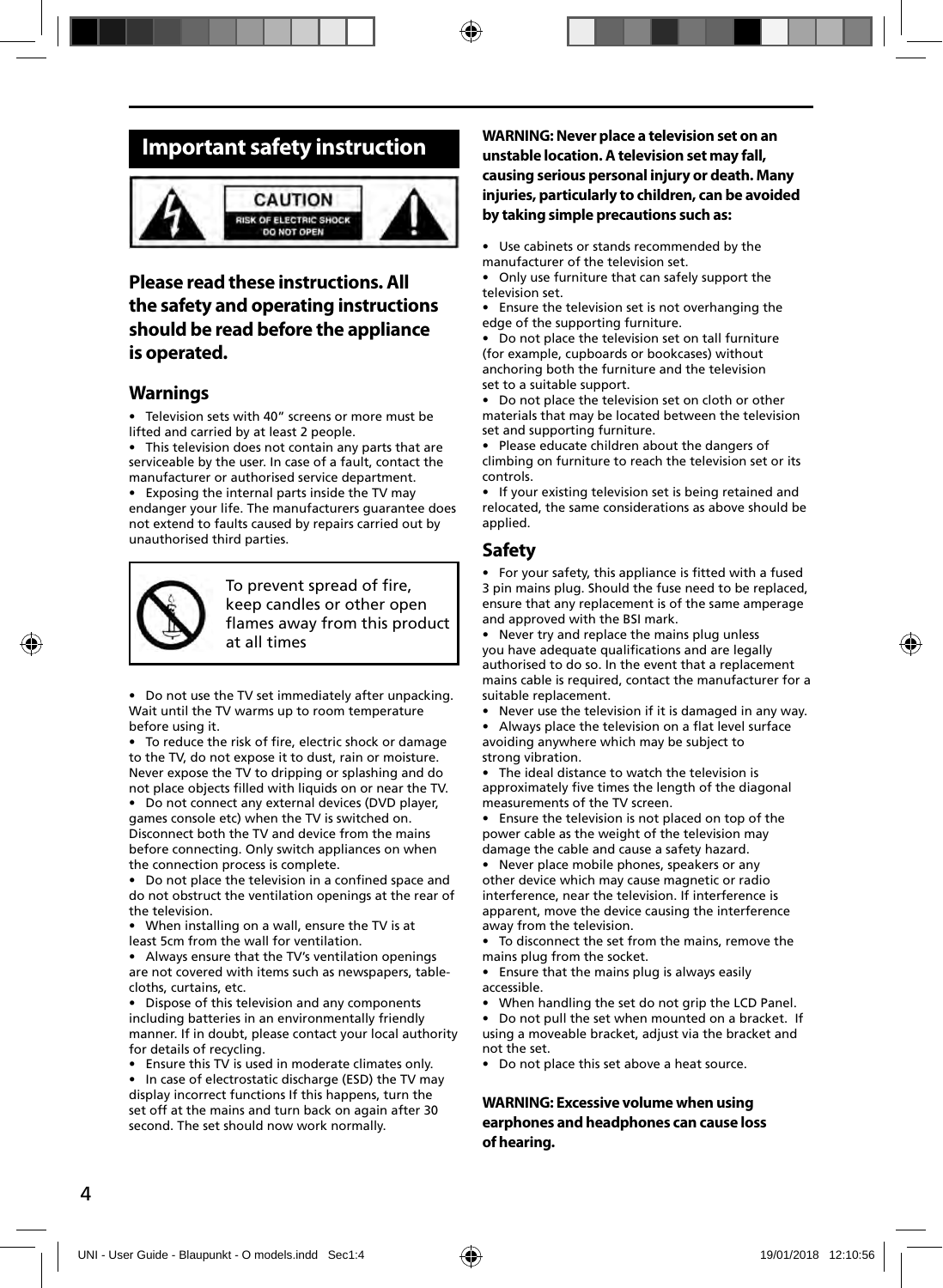### **Important safety instruction**



#### **Maintenance**

• To clean your TV, wipe with a soft, dry cloth. If the surfaces are extremely dirty, use a soft cloth dipped in a soap and water solution or a weak detergent solution.

• Never use alcohol, paint thinner or benzene to clean this unit.

• Before using a chemically treated cloth, read the instructions that came with the cloth carefully.

#### **CAUTION: If water or other liquid enters the television through the display panel surface, a malfunction may occur.**



#### **Packaging**

• The safest way to transport your item is in the original box/packaging - please save your packaging for this.

• You will need the original box/packaging in the event of warranty/service repair or support. We are unable to carry out warranty/service if you are unable to package the item correctly.

#### **Important information regarding use of video**  games, computers, captions or other fixed image **displays**

The extended use of fixed image program material can cause a permanent "shadow image" on the LCD/LED panel, also known as "screen burn".

This "shadow image" can appear in the background during normal viewing. This type of irreversible LCD/LED panel deterioration can be limited by observing the following steps:

1. Reduce the brightness/contrast setting to a minimum suitable viewing level.

2. Do not display the fixed image for extended periods of time.

3. Turn the power off when not in use.

Examples of images that are more likely to cause "screen burn" are as follows (this is not an exhaustive list):

• TV channel logos: e.g. shopping channel logos and pricing displays - especially if they are bright and stationary. Moving or low-contrast graphics are less likely to cause ageing of the screen.

- Time displays.
- Teletext: Do not view a static page for a long period of time
- TV/DVD menus: e.g. listings of DVD disc content.

• Pause mode: Do not leave the TV in pause mode for long periods of time, e.g. when watching DVDs or videos.

**Important: Once 'shadow image/screen burn' occurs, it will never disappear and is not repairable under warranty.**

#### **How do I dispose of this product?**

**UK:** Waste electrical products should not be disposed of with household waste. Please dispose of the product at a designated collection point for recycling of WEEE. For your nearest facilities, please see www.recycle-more.co.uk or in store for details.



**ROI:** Waste electrical products should not be disposed of with household waste. Separate disposal facilities exist. Check with your local authority or retailer for recycling advice.



#### **Batteries**

- Do not expose batteries to high temperatures, excessive heat, prolonged sunshine or fire as this may cause leakage, explosion or ignition.
- Observe the correct polarity when inserting batteries. • Do not use different types of batteries together or mix old and new batteries
- Dispose of batteries in an environmentally friendly way.
- Certain regions may regulate the disposal of batteries. Please consult your local authority.

#### **CE Statement:**

Hereby, Universal Media Corporation l.t.d. declares that this LED TV is in compliance with the essential requirements and other relevant provisions of RED Directive 2014/53/EU.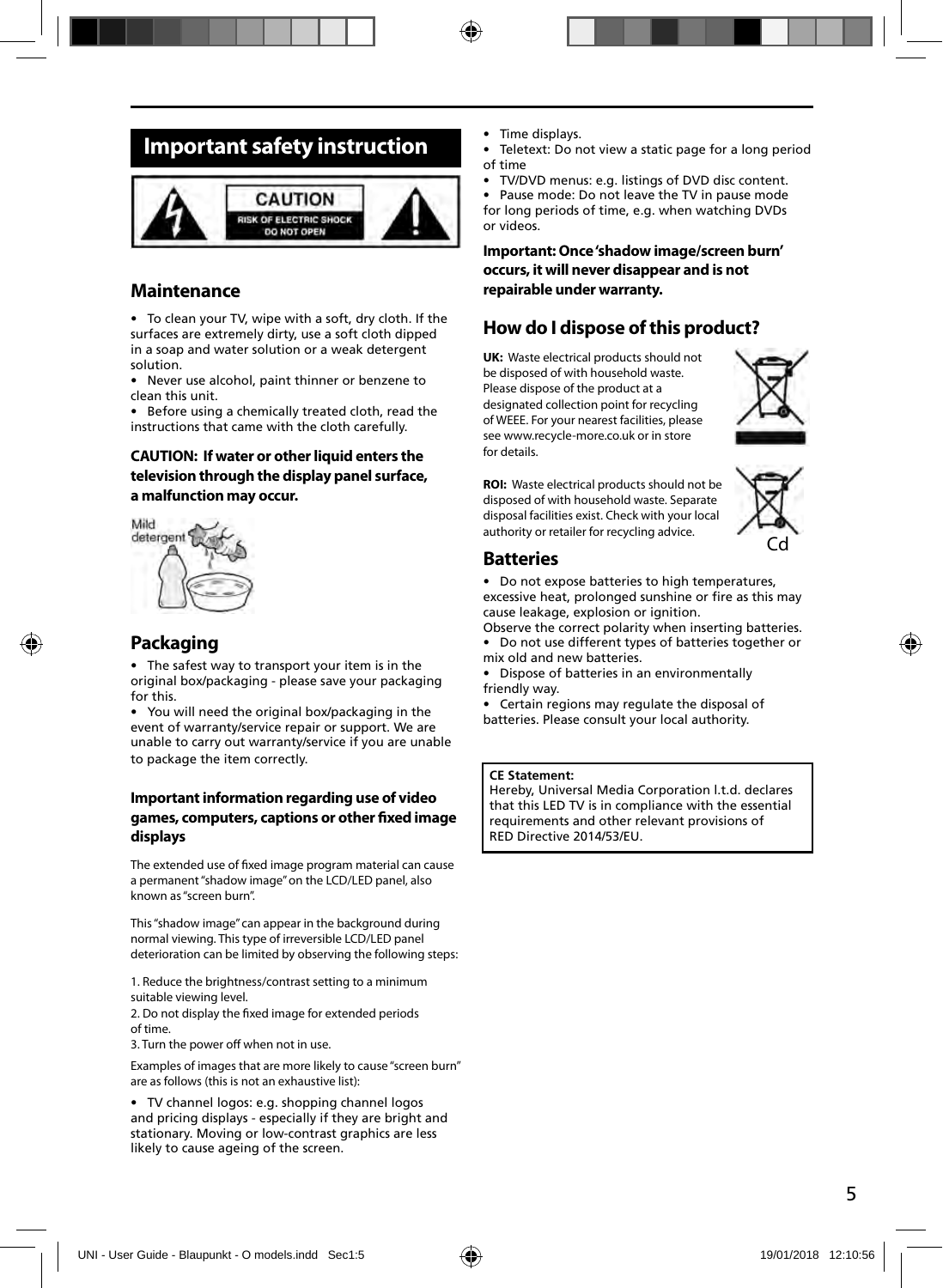# **CONTENTS**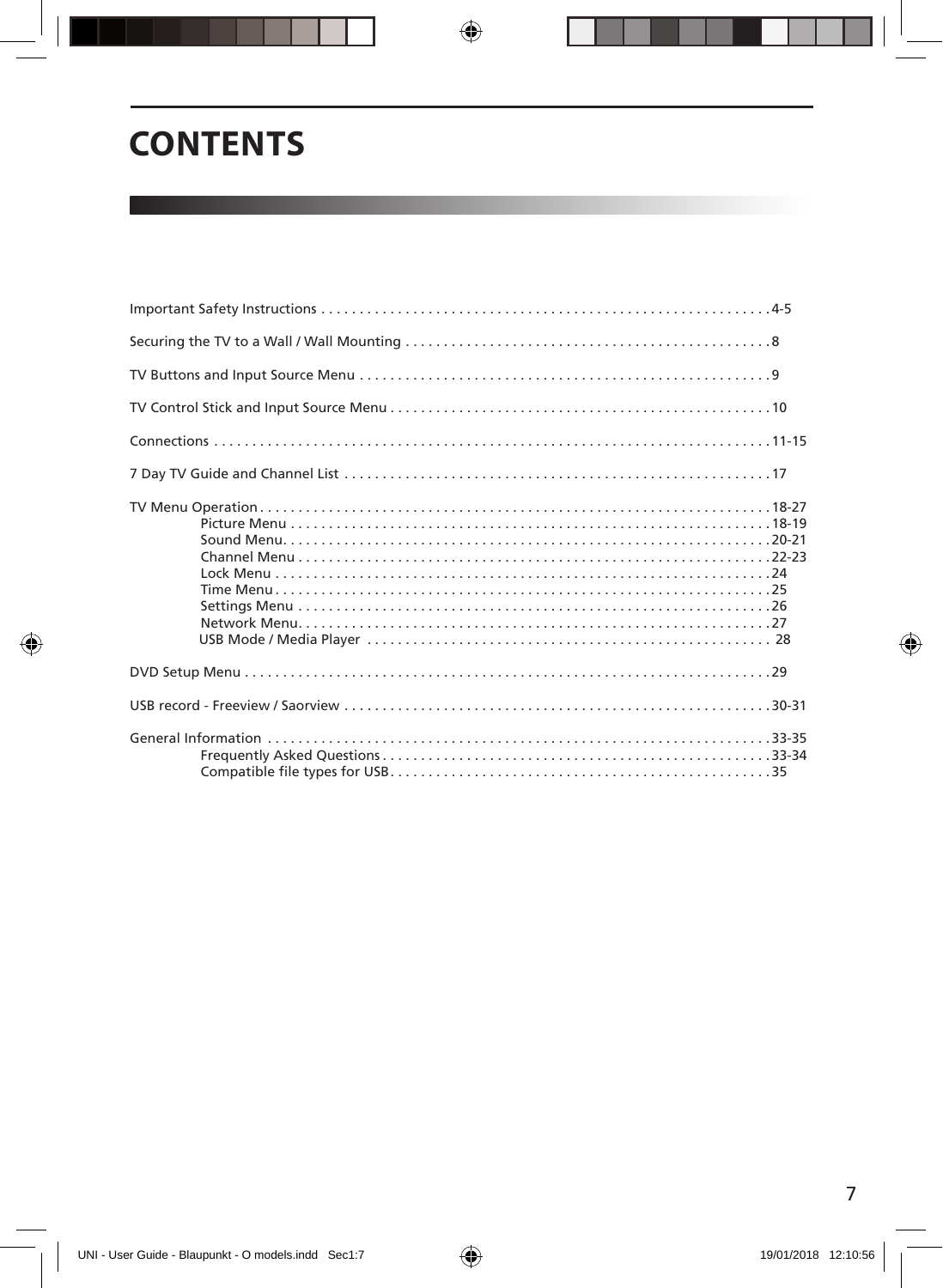## **SECURING THE TV TO A WALL**

### Securing the TV to a wall with anti-tip straps

For maximum security in the home, when using a TV with its stand, anti-tip straps should be fitted. These are available from major retailer websites and are an easy, inexpensive and effective way of ensuring your TV stays safely upright. Straps are designed to be attached to the rear of the TV and then tethered to the wall or the furniture the TV is stood on, these are fitted as follows.

**A)** Using one or both of the top wall-mounting holes and screws fasten one end of the fastening cord/s to the TV. (the screws are already supplied in the wall mounting holes)



**B)** Secure the other end of the fastening cord/s to your wall. (you will need screws/fixings suitable for your wall type - available separately from most DIY stores).



**Note**: Please ensure that children do not climb on the TV set.

**Note:** When handling the set do not grip the LCD Panel.

**Note:** Do not pull the set when mounted on a bracket. If using a moveable bracket, adjust via the bracket and not the set.

The Royal Society for the Prevention of Accidents is urging people to take care with flat-screen televisions.

RoSPA stated in 2010 that "Toddlers are particularly at risk of pulling flat-screen televisions on to themselves. They are unsteady on their feet and are attracted by colourful television images."

The risk is increased as televisions become lighter.

### Wall Mounting

IMPORTANT - Before drilling any holes in the wall ensure you are not drilling where there

could be any electrical wires, water or gas pipes.



1) Remove the four screws located at the back of the TV set.

2) The wall mount can now be easily attached to the mounting holes, located on the back of the TV, using the same four screws removed.

For optimum viewing, if wall mounting the TV higher than eye level, the TV should be tilted downwards so that the TV's screen is 'face on'. See fig 1 and 2.



Important – If wall mounting this TV, only use the screws already provided in the wall mounting holes. Using other screws which are longer could cause irreparable damage to internal parts. When using a wall bracket, please ensure the screws in the back of the TV set are not over tightened.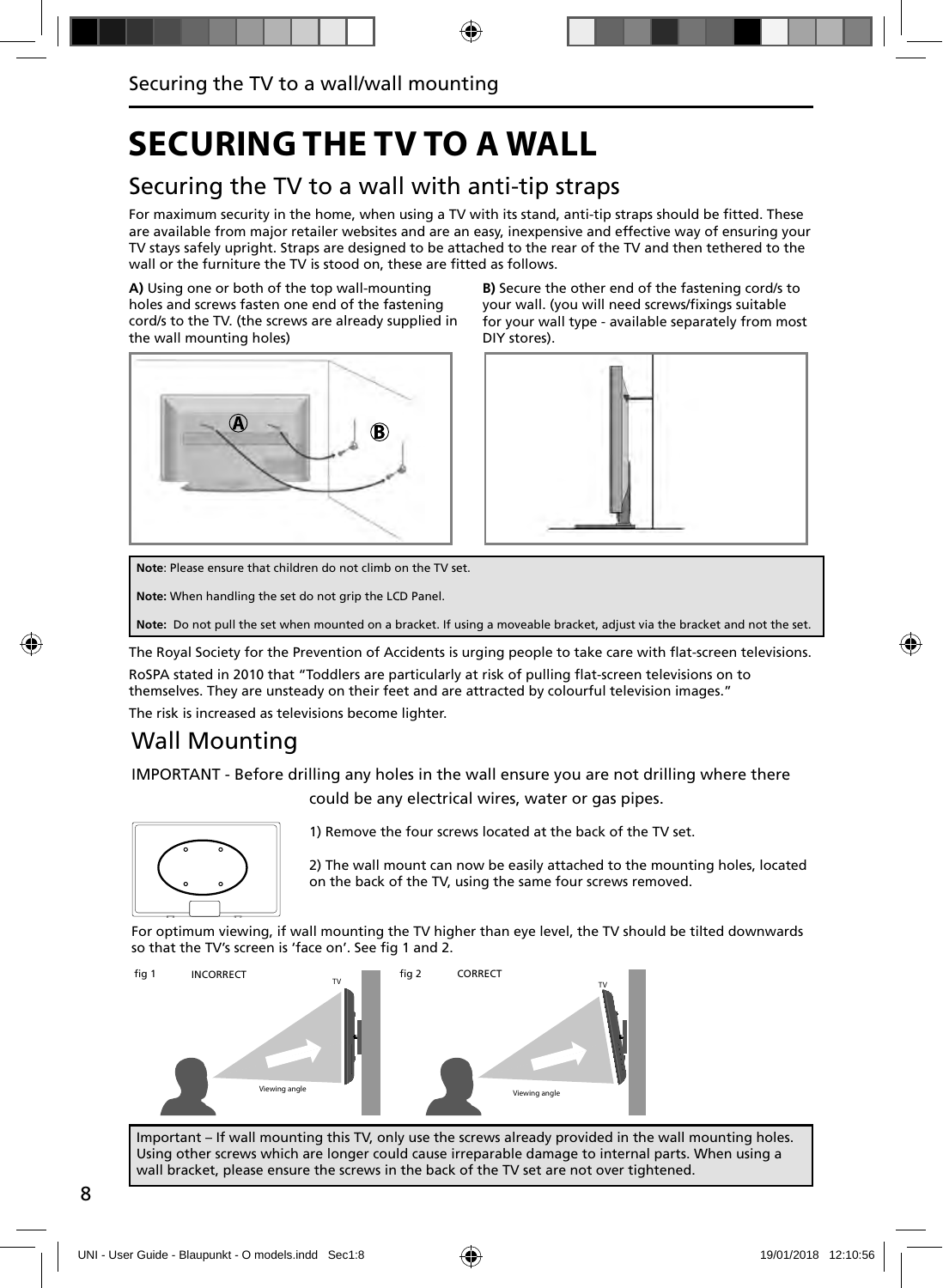## **TV BUTTONS AND INPUT SOURCE MENU**

**Button layout and shape may vary.**



| Standby | Power On/Off                         |
|---------|--------------------------------------|
| Source  | input source menu                    |
| Menu    | Menu/OSD                             |
| CH-     | Programme/Channel down and menu down |
| $CH+$   | Programme/Channel up and menu up     |
| Vol-    | Volume down and menu left            |
| Vol+    | Volume up and menu right             |

**Models with built in DVD players will include additional buttons:**



| ИI | Play/Pause Disc |
|----|-----------------|
|    | Stop/Eject Disc |

### Choosing Mode Input/Source

To switch between the different inputs or connections.

For further information on inputs and connections refer to the 'Connections' pages.

A) Using the buttons on the remote control:

1) Press [SOURCE] - The source menu will appear.

2) Press  $[V]$  or  $[\Lambda]$  to select the input you require. 3) Press [OK].

B) Using the buttons on the Television:

1) Press [SOURCE].

2) Scroll up / down using CH+/ CH- buttons to the input/source you require.

3) Press Vol+ to change input/source to the one selected.



An example of the 'Input Source' menu (will vary by model)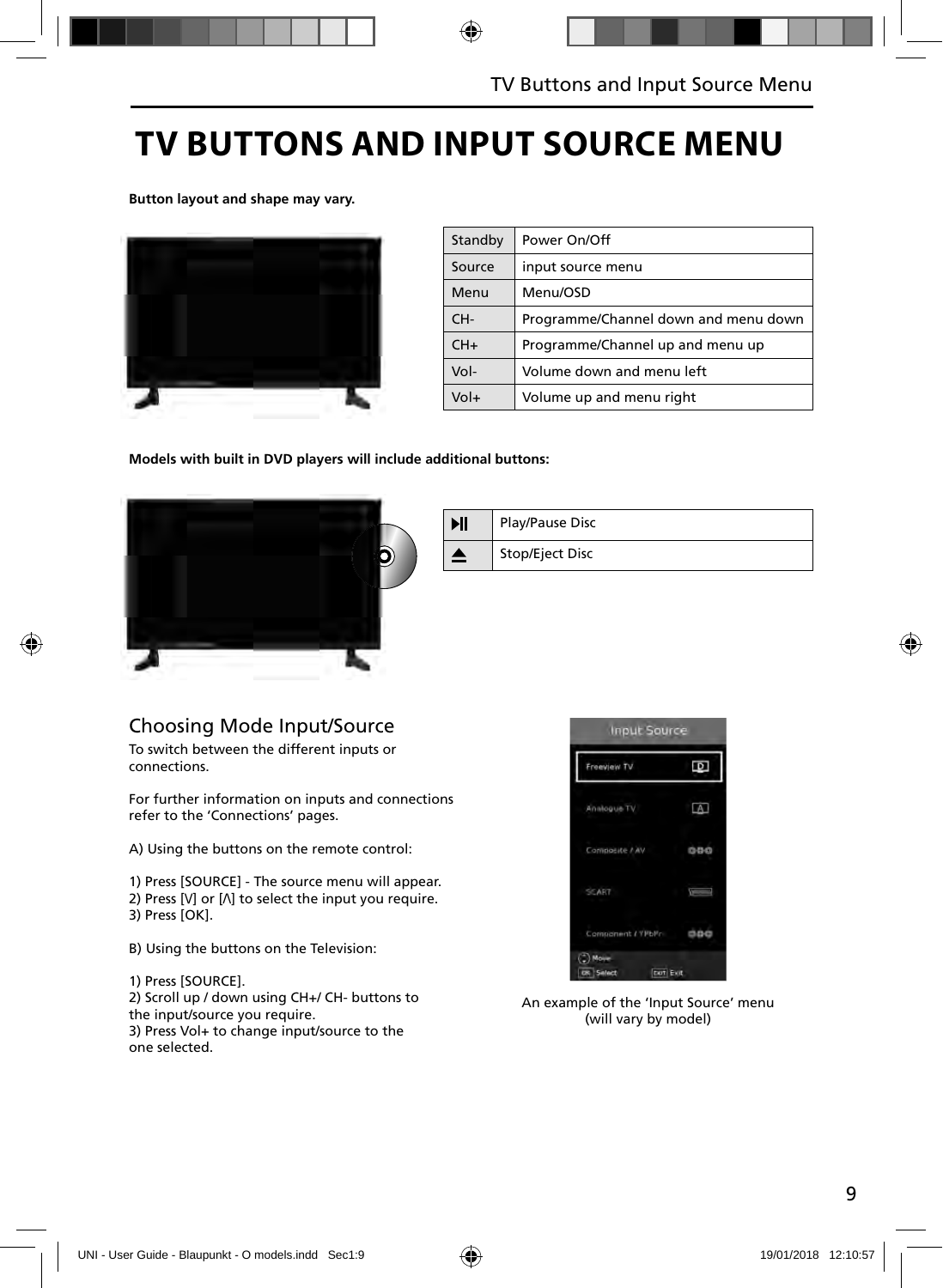### **TV CONTROL STICK AND INPUT SOURCE MENU**







An example of the 'Input Source' menu (will vary by model)

### TV Control Stick

The TV control stick is located on the back of the TV in the left bottom corner. The control stick can be used to control many of the TV functions. The shape of the TV control stick may vary by model.

#### **While TV is in standby mode:**

• Press the centre of the control stick once - Power on the TV set

#### **While watching TV:**

- RIGHT/LEFT volume up/volume down
- UP/DOWN changes channel up/down
- Press the centre of the control stick once displays the menu
- Press the control stick UP (or DOWN) for a few seconds to enter the Source menu.
- Press and hold the centre of the control stick Standby Power Off

#### **While in menu:**

- RIGHT/LEFT/UP/DOWN navigation of cursor in on-screen menus
- Press the centre of the control stick once OK/Confirm selected item
- Press and hold the centre of the control stick back to previous menu

#### DVD Buttons (Only applies if the TV has an in-built DVD player)

The DVD buttons are located on the side of the TV near the DVD Slot. Available for DVD models only.

- TOP BUTTON STOP/EJECT (Hold down for 4 seconds to eject a DVD).
- BOTTOM BUTTON PLAY/PAUSE.

#### Choosing Mode Input/Source

Use the source menu to switch between input/connections.

**A)** Using the buttons on the remote control:

- 1. Press [SOURCE] The source menu will appear.
- 2. Press  $[\Lambda]$  or  $[V]$  to select the input you require.
- 3. Press [OK].

**B)** Using the TV control stick:

- 1. Press the control stick UP (or DOWN) for few seconds to enter the Source menu.
- 2. Press the control stick up/down to scroll through and select the input/source you require.
- 3. Press the centre of the control stick to select the chosen input/source option highlighted.

For further information on input/connections please view the 'Connections' pages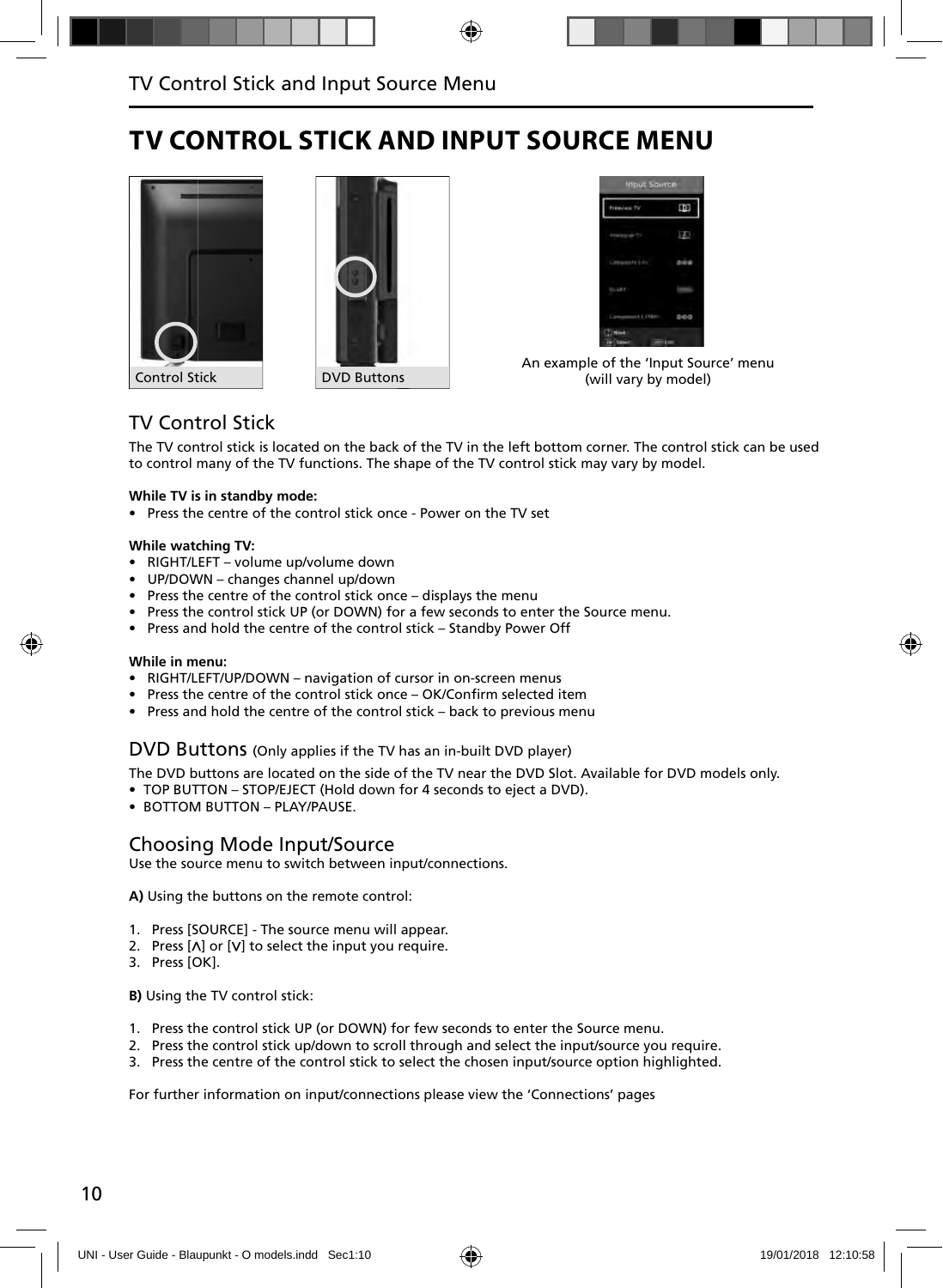**Note**: The TV input/output connections and connecting cables on these pages are shown for reference . Cables are available separately from your retailer. **Not all connections are available on all TV models.**

### **Connecting to a device with Composite AV/Video output**

TV source should be set to Composite/AV

Connection example for TV models with Mini-AV in input



Connection example for TV models with L/R Audio and Video inputs



### **Connecting to a device with SCART output**

TV source should be set to SCART

Connection example for TV models with SCART input



Connection example for TV models with Mini-AV in input (1)

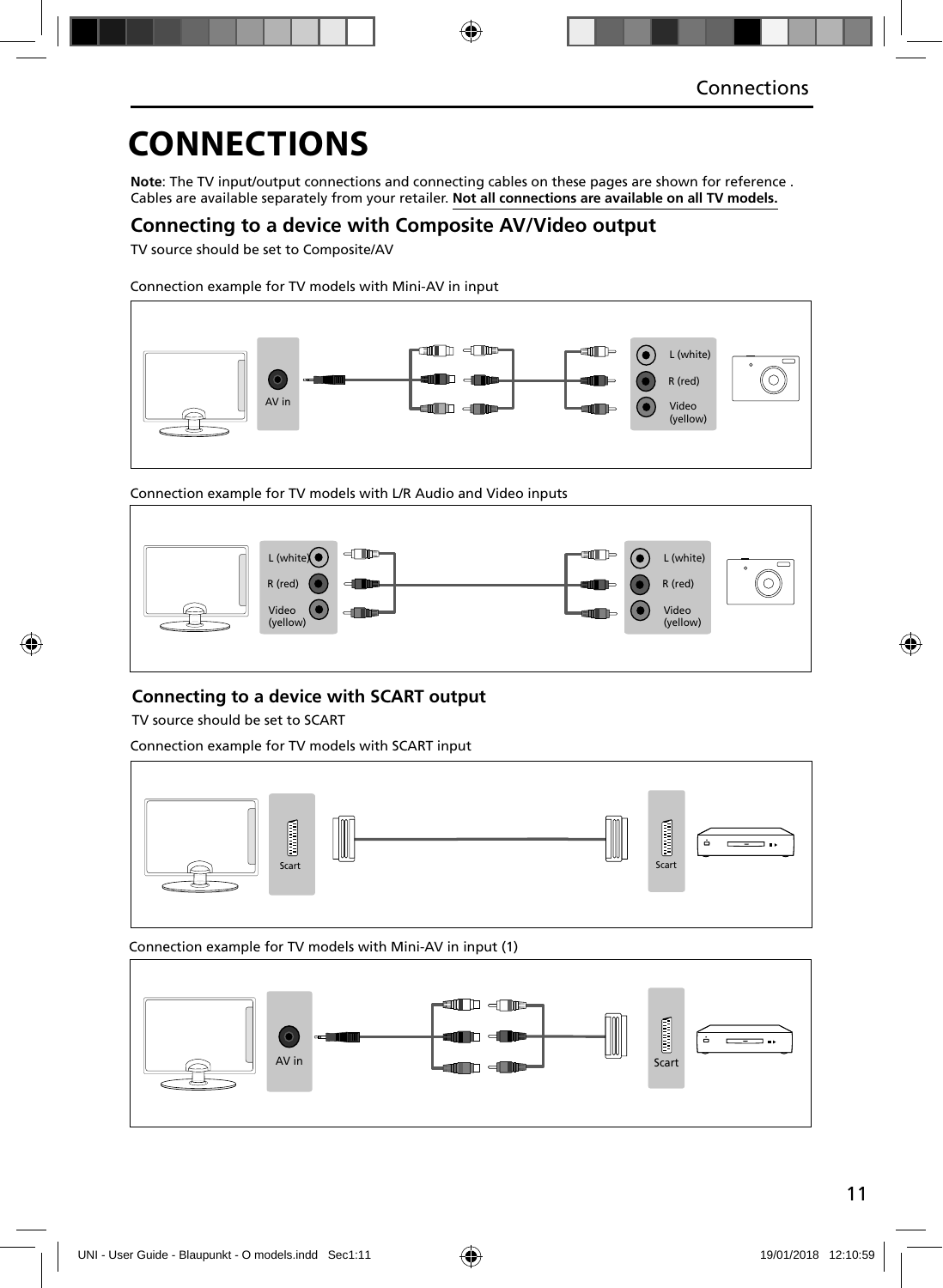Connection example for TV models with Mini-AV in input (2)



Connection example below for TV models with L/R Audio and Video inputs



### **Connecting to a device with Component/YPbPr output**

If you are supplied with a cable from the device which has RED, GREEN, BLUE, RED & WHITE connectors you must connect via Component (for picture) and by phono cable (for sound). TV source should be set to Component/YPbPr

Connection example for TV models with Mini-YPbPr and Mini-AV inputs



Connection example for TV models with Mini-YPbPr and L/R audio inputs

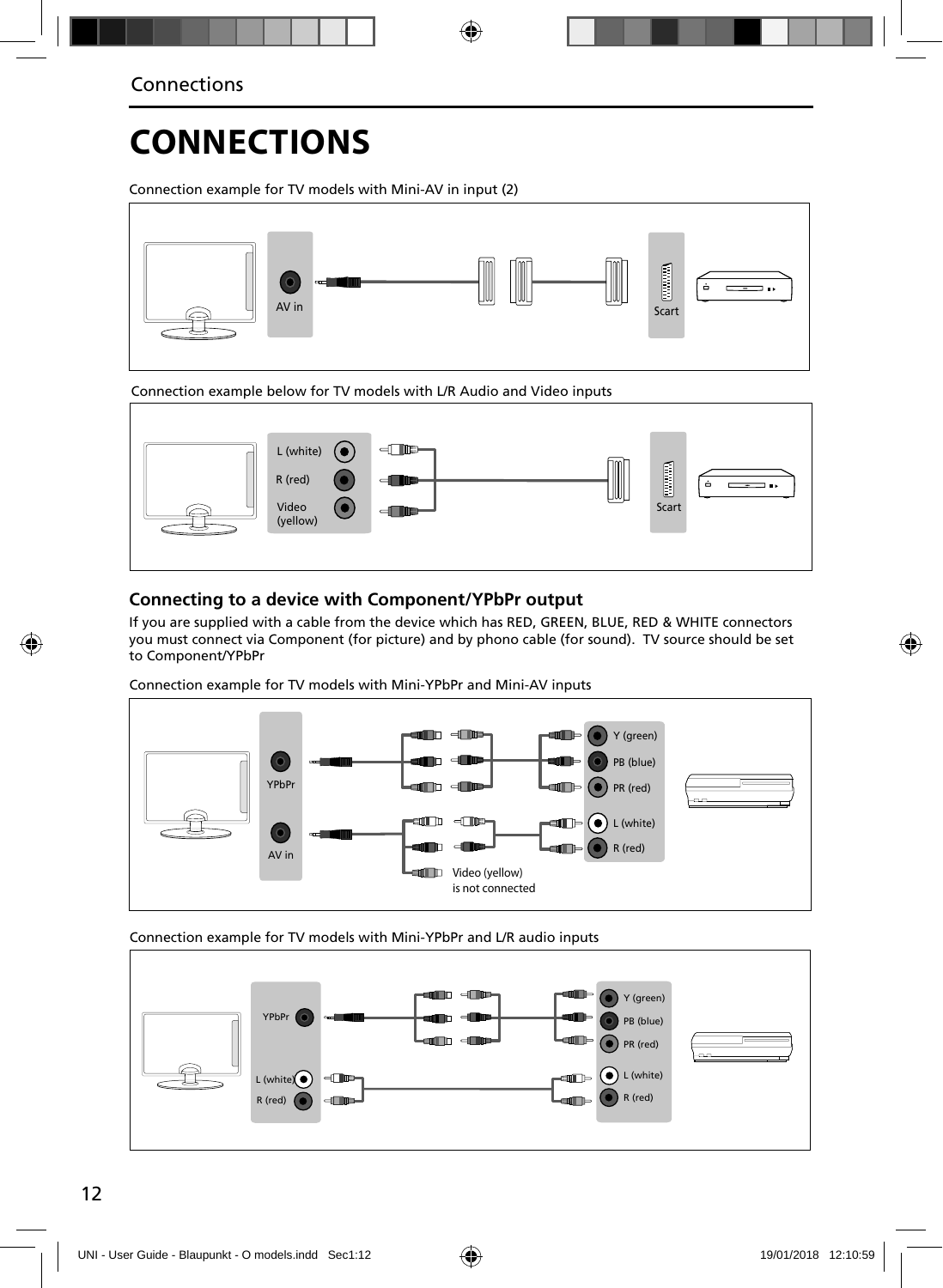Connection example for TV models with YPbPr and L/R Audio inputs



Connection example for TV models with YPbPr and Mini-AV inputs



### **Connecting to an external audio device (Amplifier, Surround Sound, Sound Bars etc)**

When connecting via the TV's 3.5mm earphone output, this will disable the TV speakers.

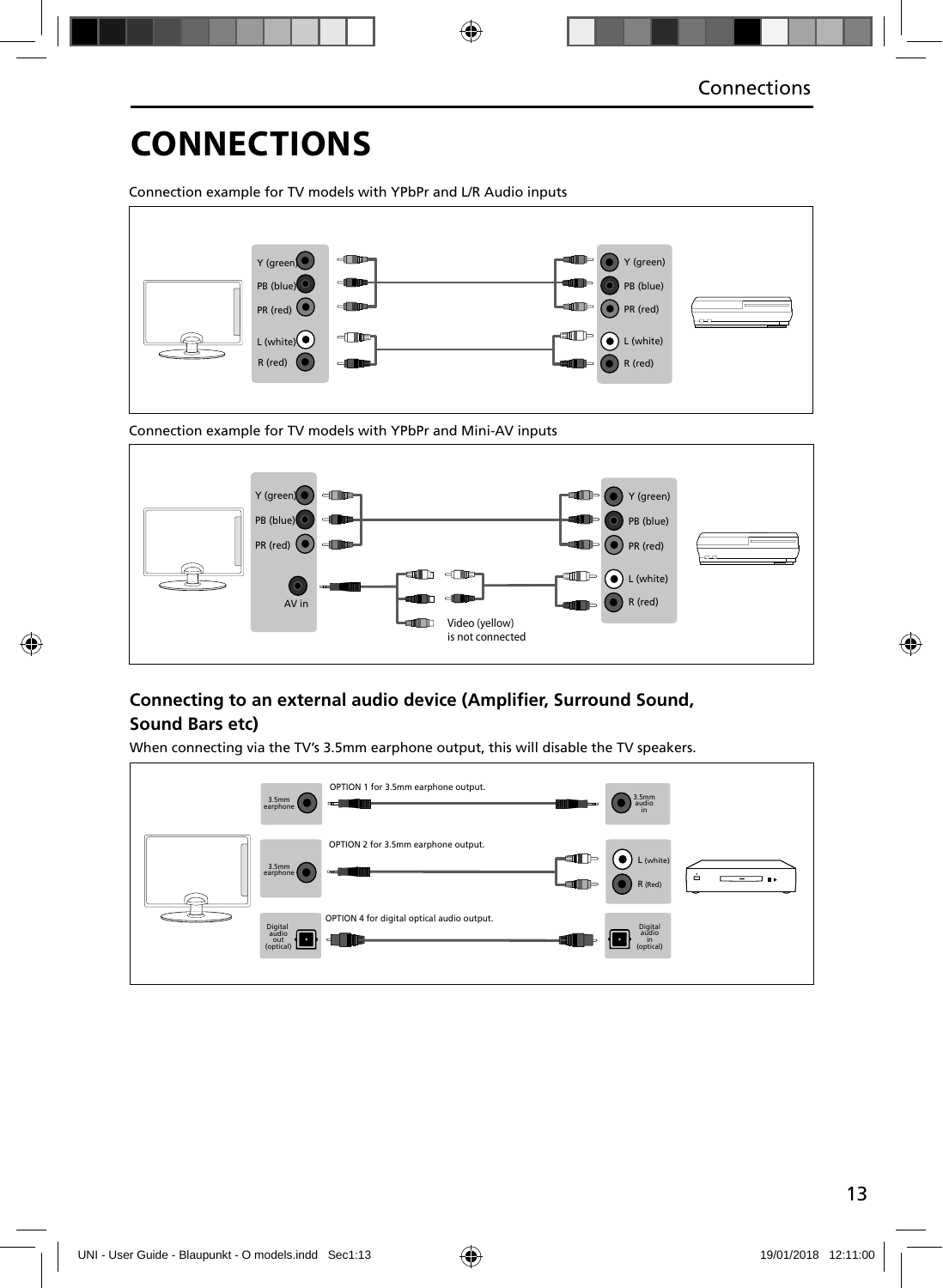### **Connecting to a device with HDMI output**

A HDMI cable can output both video and audio and enables you to enjoy digital-quality video and audio with minimal loss of quality.

TV source should be set to the corresponding HDMI port (HDMI 1, HDMI 2 etc)



### **Connecting to a device with RF output (VCR, CCTV or other Analogue devices)**

TV source should be set to ATV/Analogue TV. **Note**: You will need to manually tune your device into an analogue channel.



### **Connecting an Ethernet/Network cable**

The Ethernet port is used only for Pay TV services and Freeview HD (Freeview services are only available in the UK). It is not intended to be used for internet/network use.

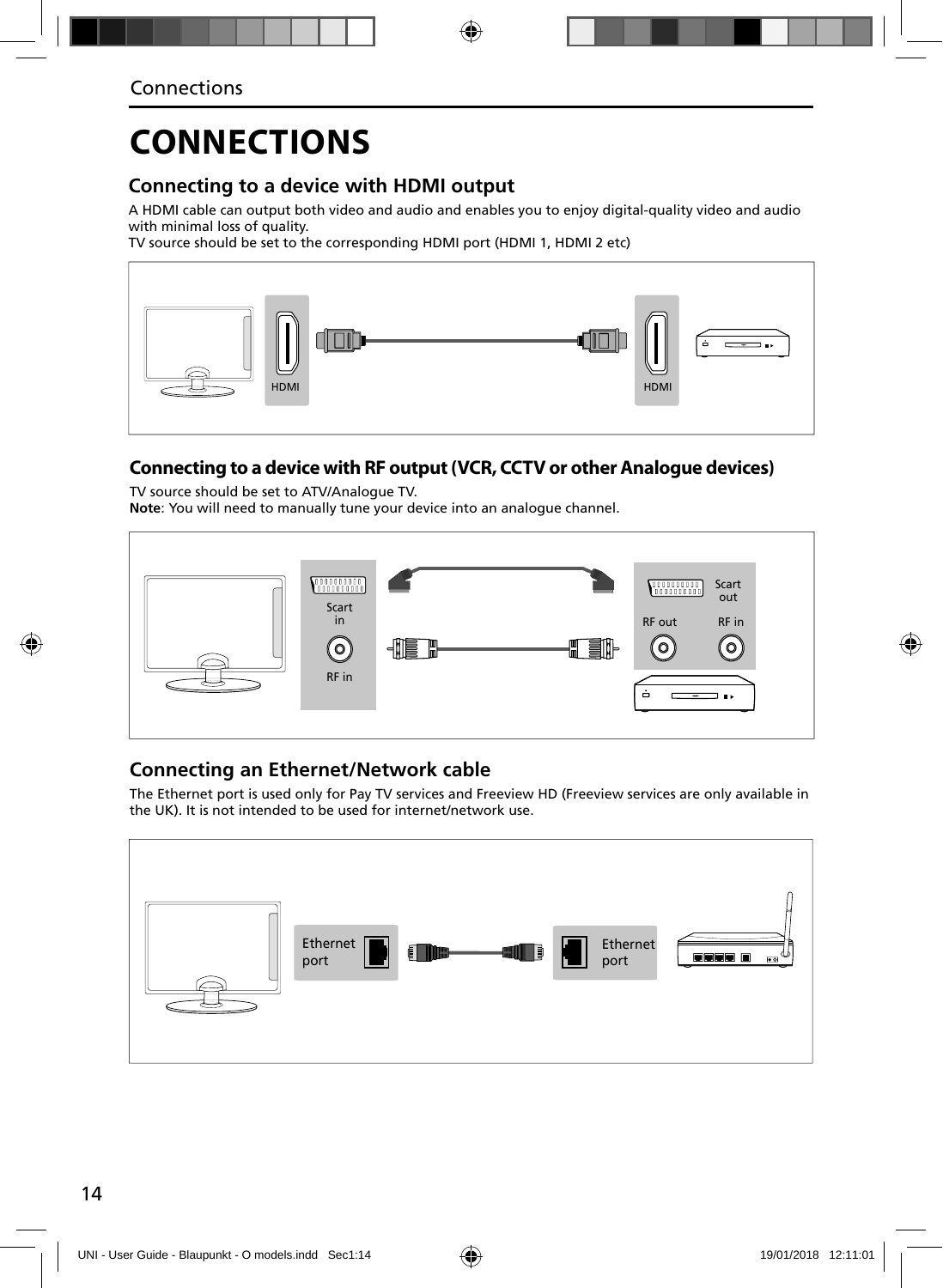### **Connecting to a USB device**

Many devices may need to be connected to the mains to power the device. Tablets and/or phones can be charged via the USB port but cannot be used to playback media content. To use the USB input, TV source should be set to USB Media.



**Note:** Tablets and/or phones can be charged via the USB port, but is not possible to play back media from these devices.

**Note:** Some USB devices may need to be connected to an external power supply before being used with this input, i.e. powered hard drive.

### **Connecting the TV to Earphones**

.

When connecting via the TV's 3.5mm earphone output, this will disable the TV speakers.

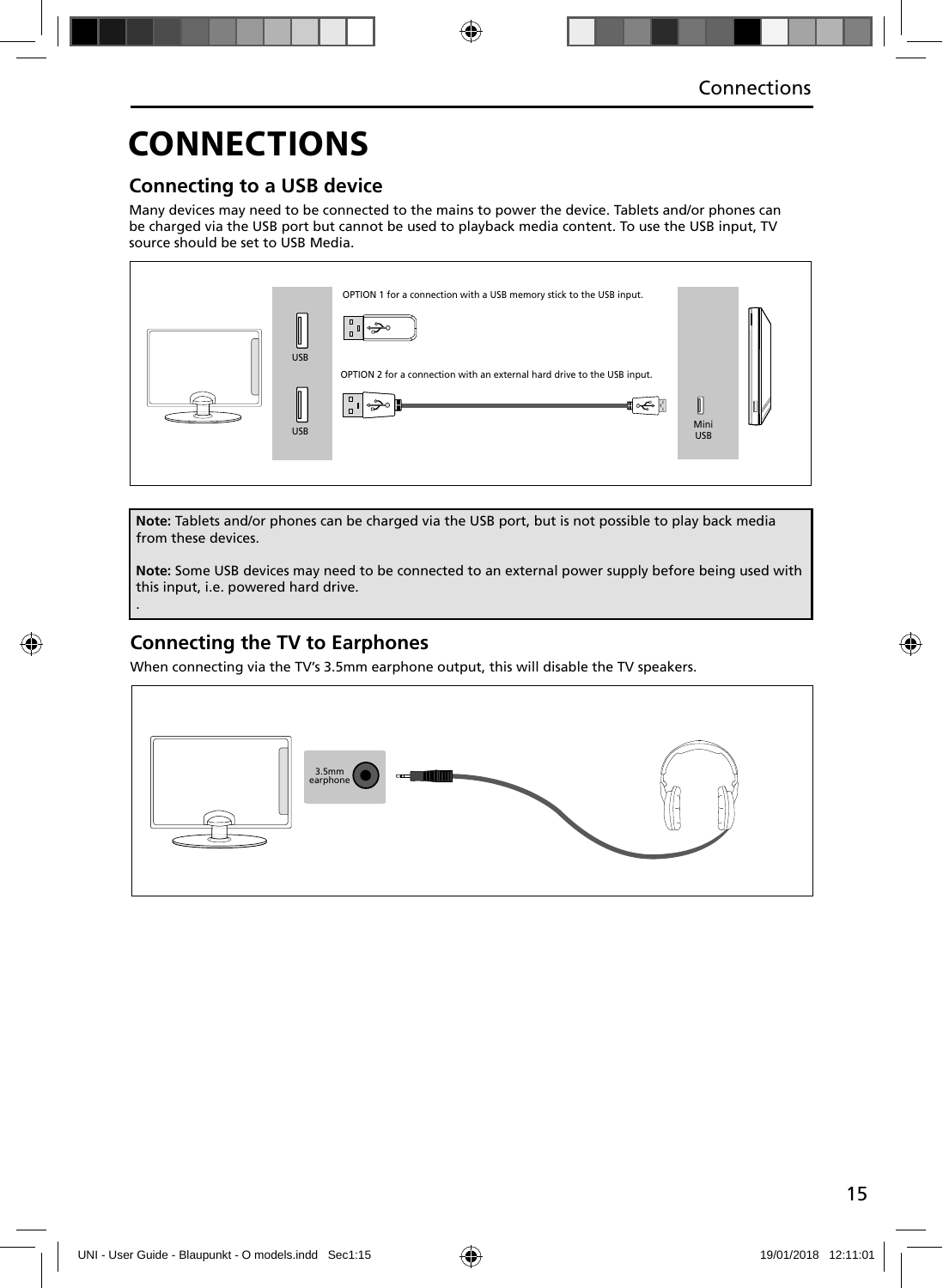# **7 DAY TV GUIDE**

TV Guide is available in Saorview/Freeview TV mode. It provides information about forthcoming programmes (where supported by the Saorview/Freeview channel). You can view the start and end time of all programmes and on all channels for the next 7 days and set reminders.

**1)** Press the [TV GUIDE] button on the remote control and the following 7 Day TV Guide will appear:



#### 2) Navigate through the menu using  $\blacktriangle \blacktriangledown \blacktriangleright \blacktriangleleft$ .

You can now:

**Press GREEN** on a highlighted programme to set a reminder:

- Select Remind Once  $\mathbb Q$  reminder will only occur for this one programme at the time selected.
- Select Daily Reminder <sup>(D</sup> reminder will occur every day at this time
- Select Weekly Reminder  $\mathcal{W}$  reminder will happen every week, on this day and at this time.
- **Press YELLOW** to view a previous day's list of programmes.

**Press BLUE** to view the next day's list of programmes.

**Press RED** on a highlighted programme to use the record function. (Function for PVR models only, USB device must be connected):

- **Record a programme once**  $\mathbb{R}$  press the **RED** button once.
- Set up a daily recording  $\odot$  press the RED button twice, a recording will occur every day at this time.
- Set up a weekly recording  $\widehat{w}$  press the RED button three times, recording will happen every week, on this day and at this time.

**Press INFO** to view further information about the programme highlighted.

**3)** Press [EXIT] to exit the 7 day TV Guide

**Note:** Record functions are only applicable to sets with a built in PVR function. Refer to your televisions specification for more details.

**Note:** When the TV set is on, a reminder message will be displayed informing you that a programme is about to start. If the set is in standby, then it will turn on at the reminder time.

**Note:** When recording in standby mode, the set will not turn on. While recording in standby, the light on the front of the set will flash.

#### Channel List

To view the channel list, please ensure that the TV is set to either the analogue or digital source and no menus or TV notifications are displayed.



1) Press [OK] on the remote control and the channel list menu will appear.

2) Scroll through the channel list by using  $\blacktriangle \blacktriangledown$  buttons then press [OK] to view the channel that is currently highlighted.

3) Scroll through different types of channels such as Freeview/ALL/Digital TV/Radio/ data and HD channels by using  $\blacktriangleleft$  buttons.

4) Press [EXIT] to exit the channel list.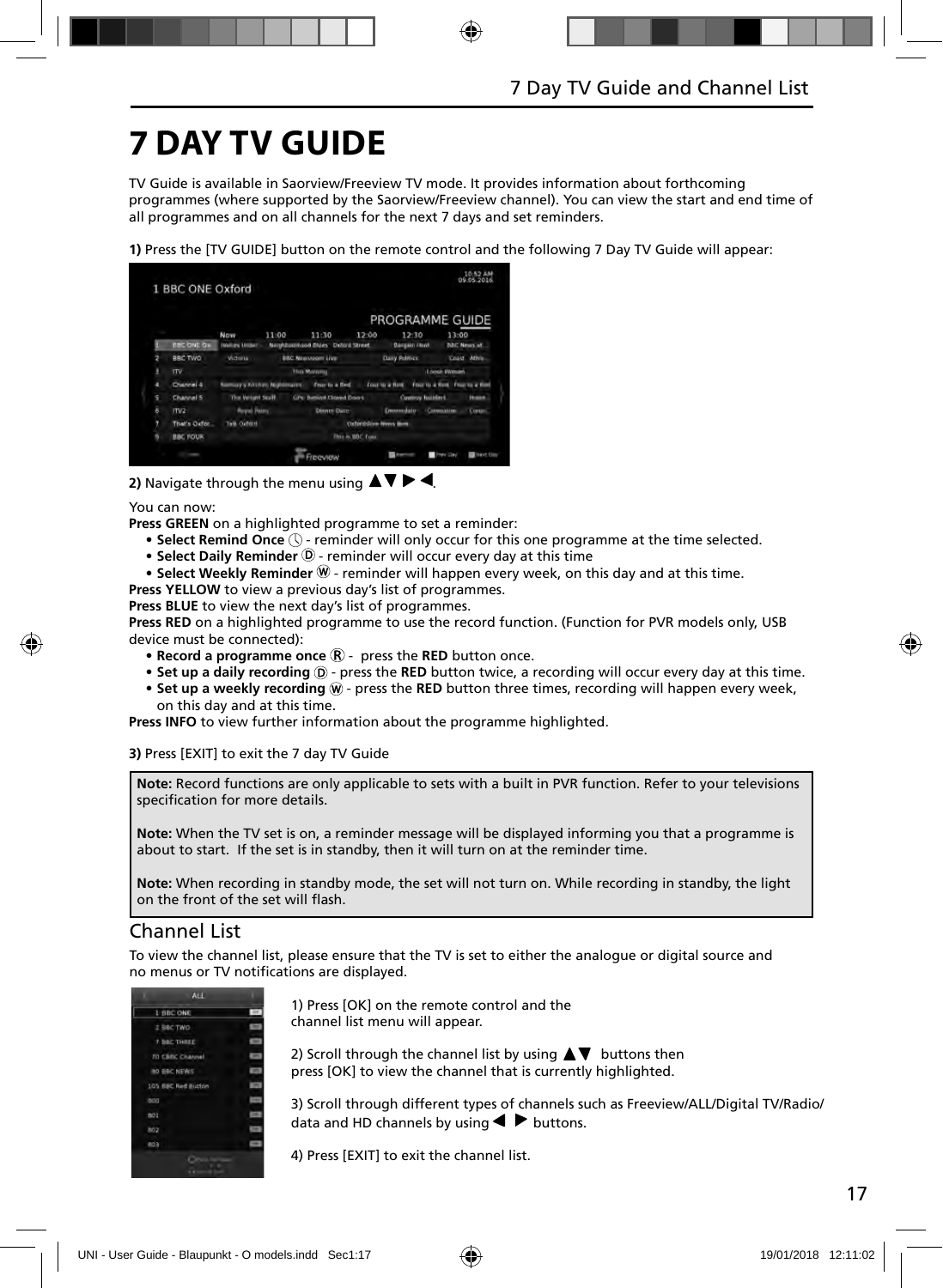### **PICTURE MENU**



To access this menu, press [MENU] button on the remote control. To select a sub menu press [OK]

If you wish to make changes to any of the default settings, use the scroll  $\blacktriangle \blacktriangledown \blacktriangleright \blacktriangleleft$  buttons. To confirm any settings press [OK] button. To exit this menu at anytime, press [EXIT] button.

| <b>Dynamic</b>  | Recommended settings for fast moving pictures.                                                                                                                                                                                                                                                                                                          |
|-----------------|---------------------------------------------------------------------------------------------------------------------------------------------------------------------------------------------------------------------------------------------------------------------------------------------------------------------------------------------------------|
| <b>Standard</b> | Standard settings.                                                                                                                                                                                                                                                                                                                                      |
| <b>Mild</b>     | Picture has less colour and is darker.                                                                                                                                                                                                                                                                                                                  |
| Personal        | Allows you to change the picture settings to your personal preference. These<br>settings are saved automatically.                                                                                                                                                                                                                                       |
| Economy         | Power saving mode which reduces the energy used by up to 25% (by reducing<br>the power to the LED/LCD panel). In Economy mode, the TV will switch itself to<br>Standby mode after 3-5 hours in the event that the TV buttons or remote control<br>buttons are not pressed (change the picture mode to another setting to de-activate<br>this function). |

**Picture Mode** - Choose from the following presets:

You can make the following adjustments in **Personal** mode:

**Contrast** - Switch the balance between black and white.

**Brightness** - Increase or decrease the brightness of the picture.

**Colour** - Increases the colour from black and white.

**Tint** - Lets you increase or decrease the level of tint within the picture (only available for NTSC source signal). **Sharpness** - Increase or decrease the sharpness of the picture.

**Colour Temperature -** Choose from the following presets:

| <b>Normal</b> | Default settings.                  |
|---------------|------------------------------------|
| Warm          | Increases red within the picture.  |
| Cold          | Increases blue within the picture. |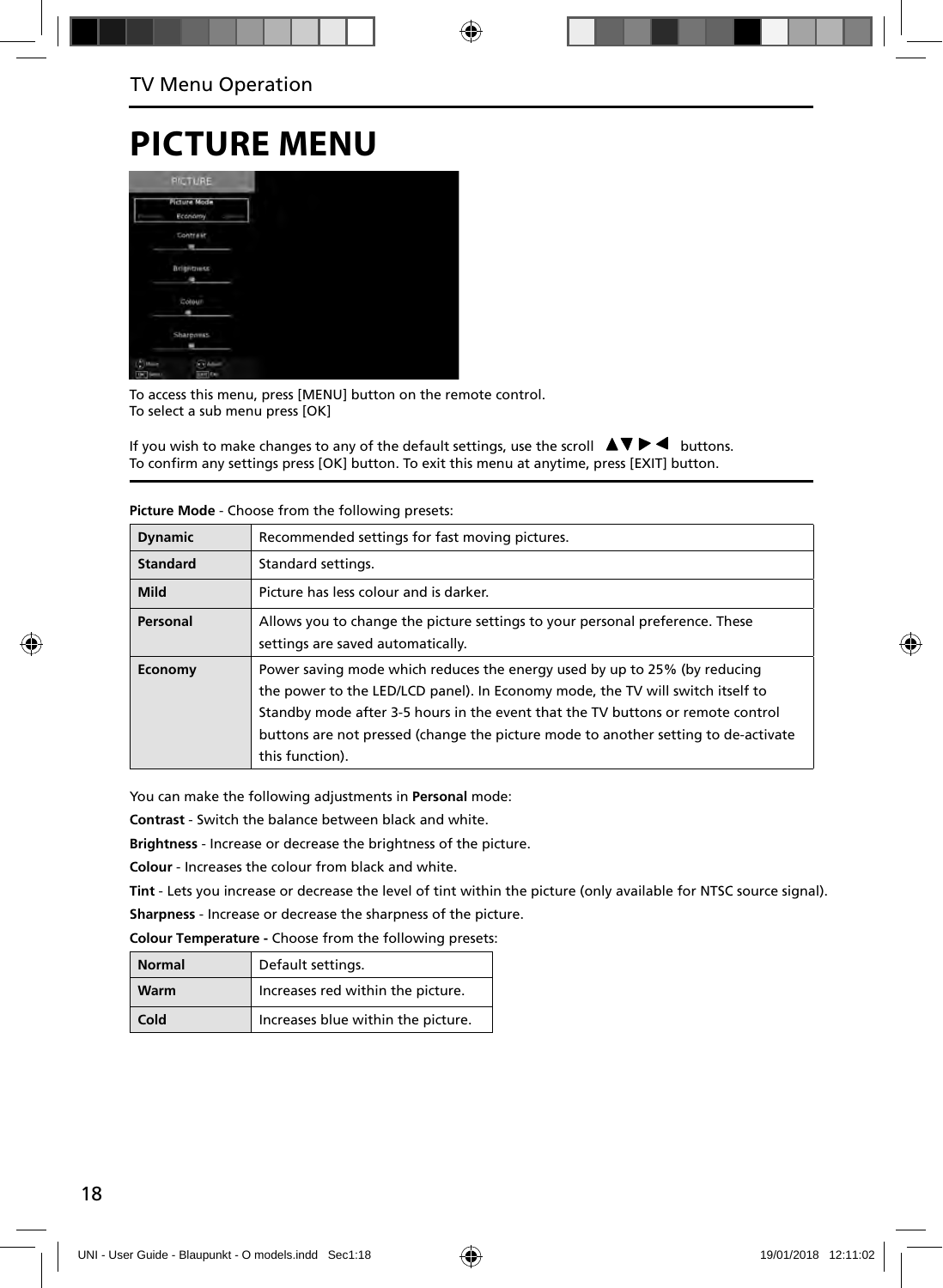## **PICTURE MENU**

| <b>PICTURE</b>                 |  |  |
|--------------------------------|--|--|
| <b>Picture Mode</b><br>Economy |  |  |
| Contrast                       |  |  |
| <b>Brigntness</b>              |  |  |
| Colour                         |  |  |
| <b>Sharpouss</b>               |  |  |
| <b>Fine</b><br><b>Land Fax</b> |  |  |

Aspect Ratio - Within the UK the picture format varies depending on the channel/broadcast. There are a

number of different options to best meet your needs

#### **Auto**

Automatically displays the best picture format so the picture is in the correct position. Black lines may appear at the top/bottom and/or sides.

#### **Full Screen**



Displays a picture in the full screen mode with out overscan. 16:9 signal will be displayed in original proportion. Other picture format will be stretched to fill the screen.

#### **4:3**



Displays the 4:3 picture in its original size. Side bars are shown to fill the 16:9 screen

#### **Original**

Will display the picture from the broadcaster without any change, only available in HDMI input source.

#### **16:9**



Fills the screen with a regular 16:9 signal and 4:3 picture format will be stretched to fill the screen

**Zoom1 and Zoom2**



The picture is the correct proportion but zoomed in to fill the screen

**Noise Reduction** - Choose from the following presets:

| ገff            | Turns noise reduction off. |
|----------------|----------------------------|
| $^{\text{OM}}$ | Minor noise reduction.     |
| Middle         | Medium noise reduction.    |
| High           | Maximum noise reduction.   |

**Active Contrast** - Automatically optimises the 'backlight' and 'contrast' of the picture according to the brightness of the screen. Choose one of the following presets:

| ገff    | Active Contrast off.              |
|--------|-----------------------------------|
| Low    | Small range of active contrast.   |
| Middle | Medium range of active contrast.  |
| High   | Maximum range of active contrast. |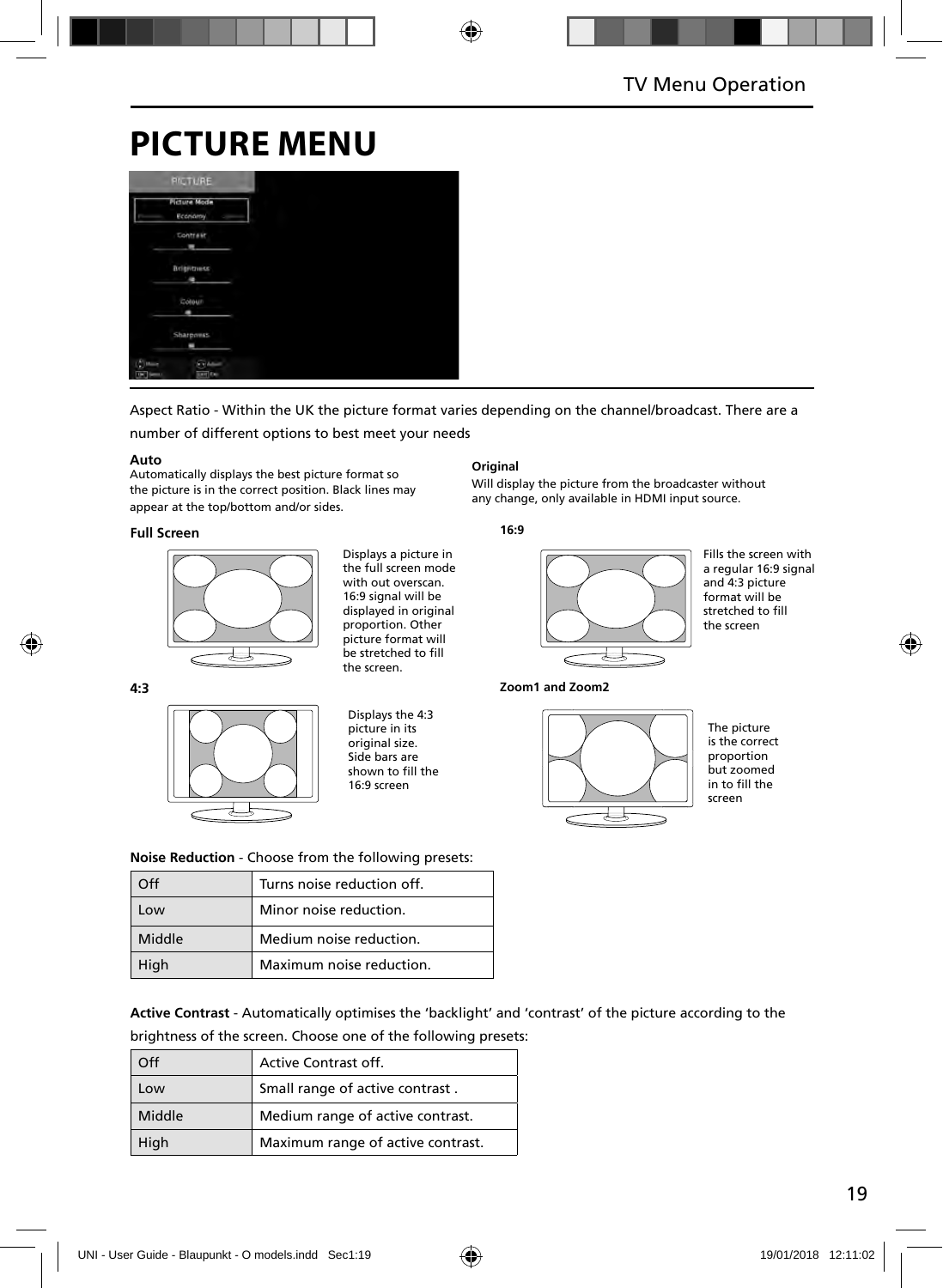### **SOUND MENU**



To access this menu, press [MENU] button on the remote control and scroll right. To select a sub menu press [OK]

If you wish to make changes to any of the default settings, use the scroll  $\Box \blacktriangledown \blacktriangleright \blacktriangleleft$  buttons. To confirm any settings press [OK] button. To exit this menu at anytime, press [EXIT] button.

| Standard     | Default settings.                                                                                               |
|--------------|-----------------------------------------------------------------------------------------------------------------|
| <b>Music</b> | Emphasises music over voices.                                                                                   |
| Movie        | Provides live and full sound for movies.                                                                        |
| Sports       | Emphasises sound for sports.                                                                                    |
| Personal     | Allows you to change the sound settings to your personal preference. These settings<br>are saved automatically. |

**Sound Mode** - Choose from the following presets:

**Treble** - To adjust the amount of high frequency within the sound.

**Bass** - To adjust the amount of low frequency within the sound.

**Balance** - To switch the sound between the left and right speakers.

**Auto Volume Level (AVL)** - When 'on' is selected, the volume will attempt to stay at a constant level regardless of TV programme and advertisements.

#### **DTS TruSurround** - Choose from the following options:

| Off         | Off.                                                                                                                                                             |
|-------------|------------------------------------------------------------------------------------------------------------------------------------------------------------------|
| TruSurround | TruSurround™ creates an immersive, feature-rich surround sound experience<br>from two speakers, complete with rich bass, high frequency detail and clear dialog. |



For DTS patents, see http://patents.dts.com. Manufactured under license from DTS Licensing Limited. DTS, the Symbol, & DTS and the Symbol together are registered trademarks. DTS TruSurround is a trademark of DTS, Inc. © DTS, Inc. All Rights Reserved.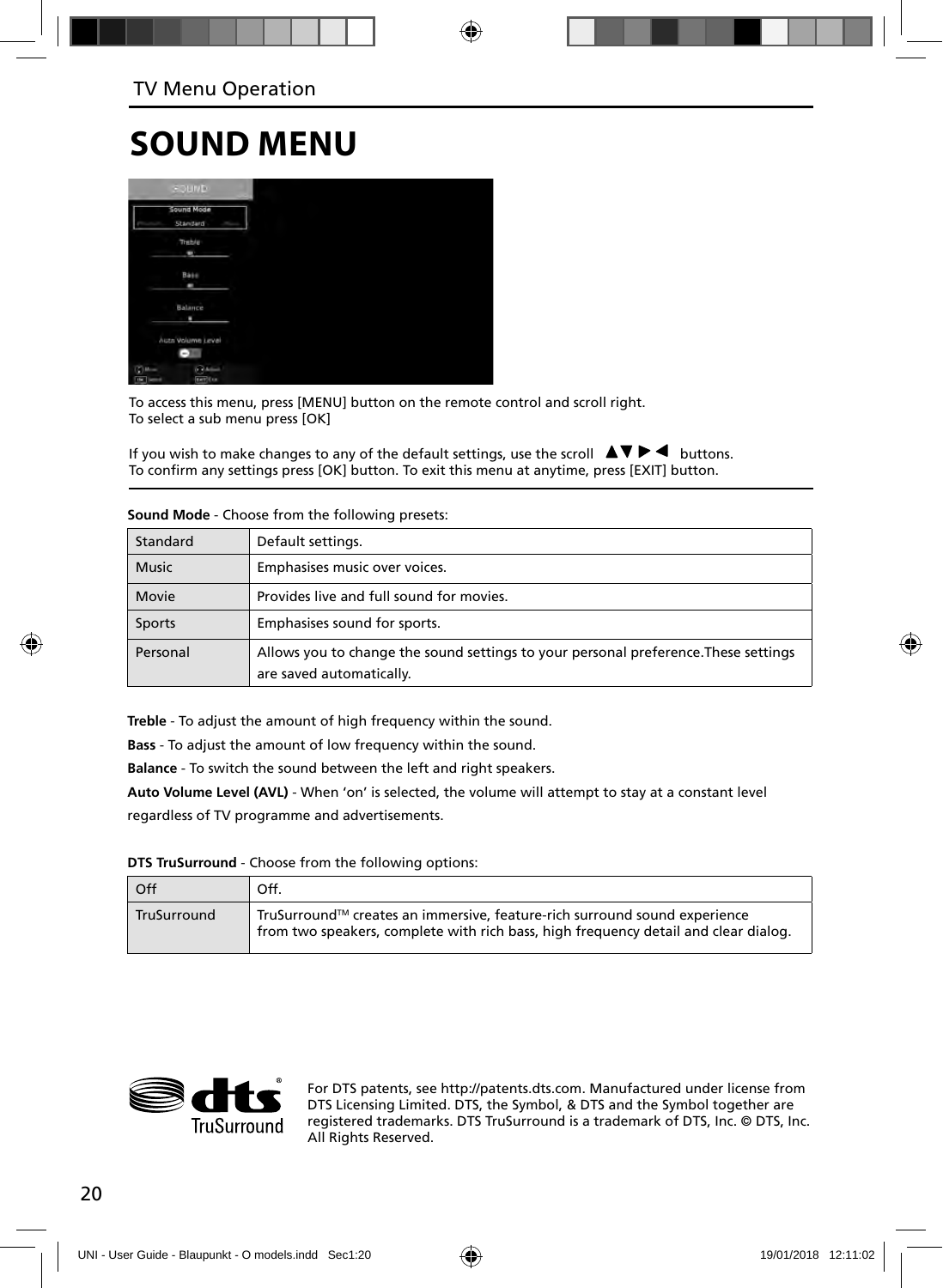## **SOUND MENU**



To access this menu, press [MENU] button on the remote control and scroll right. To select a sub menu press [OK]

If you wish to make changes to any of the default settings, use the scroll  $\blacktriangle \blacktriangledown \blacktriangleright \blacktriangleleft$  buttons. To confirm any settings press [OK] button. To exit this menu at anytime, press [EXIT] button.

| Off        | To turn off Digital Output.                                                          |
|------------|--------------------------------------------------------------------------------------|
| Auto       | Selects the best settings automatically.                                             |
| <b>PCM</b> | Select this option if you are connecting to a Stereo Hi-fi via a digital audio cable |
|            | (Pulse-code modulation (PCM) is a digital representation of an analogue signal).     |

**Digital Output** - This is the digital audio output. Choose from the following options:

**Audio Description** - This allows you to increase and decrease the AD (Audio Description) volume level. (Audio Description is a service available on certain programmes. It provides a description of what is happening during the selected programme for a person who is visually impaired).

**AD Volume** - This allows you to increase and decrease the AD (Audio Description) volume level.

**Audio Delay** - Enables you to synchronise the picture and sound together. This is called lip syncing.

**SPDIF Delay** - Enables you to adjust sound setting to sync picture and audio for external speakers connected via digital audio output.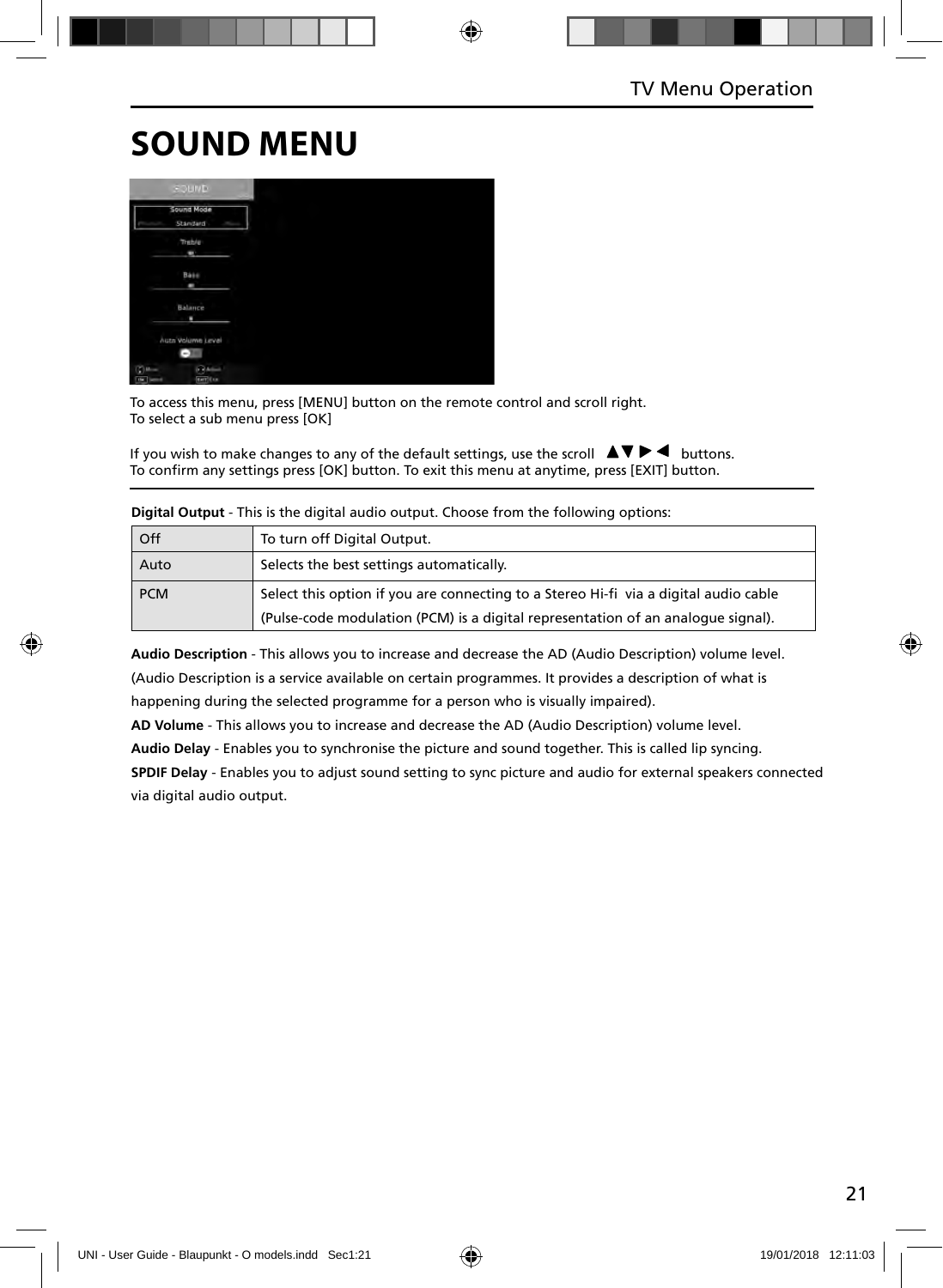### **CHANNEL MENU**

| <b>CHANNEL</b>                                                                            |                        |   |
|-------------------------------------------------------------------------------------------|------------------------|---|
|                                                                                           |                        | y |
| Auto Tuning<br>Winelogue Menual Tuning<br><b>Pressure Manuel Turismo</b><br>Channell Edit |                        | 2 |
|                                                                                           |                        | э |
|                                                                                           |                        | b |
| Signal Information                                                                        |                        | У |
| C) Move<br>Tow Select                                                                     | + + Aquat<br>tell East |   |

To access this menu, press [MENU] button on the remote control and scroll right. To select a sub menu press [OK]

If you wish to make changes to any of the default settings, use the scroll  $\Box \Box \blacktriangleright \blacktriangleleft$  buttons. To confirm any settings press [OK] button. To exit this menu at anytime, press [EXIT] button.

**Auto Tuning** - Allows you to retune the television for all digital channels, digital radio stations and analogue devices.

**Analogue Manual Tuning** - Allows you to manually tune your analogue signal.

**Freeview/Saorview Manual Tuning\*** - Allows you to manually tune your digital signal.

**Channel Edit** - Allows you to delete, move, skip and add programs to a favourite channels list. You can add a favourite channel list which can be accessed by pressing the favourite button on your remote

| 1 BBC ONE         |   | $\equiv$          |
|-------------------|---|-------------------|
| 2 BBC TWO         |   | ≂                 |
| 5 Five            |   | ۰                 |
| 7 BBC THREE       |   | $\equiv$          |
| 30 CBBC Channel   |   | $=$               |
| 37 TOPUP Anytime1 | ٠ | ▬                 |
| 39 TOPUP Anytime2 | × | ı                 |
| 40 BBC NEWS 24    |   | <b>Service</b>    |
| 41 Linear 1       | ۴ | <b>STATISTICS</b> |
| 45 Filin4+1       |   | <b>RONTH</b>      |

control. This will enable you to select your preferred channels quickly and easily. To add a channel to the favourite list go to **Menu > Settings > Channel > Channel Edit.** Select the channel which you would like to add to the favourite list and press the favourite button on the remote control. A heart symbol will appear next to the channel name. Repeat for another channel or press Exit to leave the menu. If you now press the favourite button on the remote control your favourite channels will be listed, select your desired channel and press the [OK] button to watch.

**Important:** To receive Freeview/Saorview channels, in particular HD channels, you will need a Digital TV aerial and be in a good Freeview/ Saorview coverage area. You can check the coverage for your area at **www.freeview.co.uk** or **www.saorview.ie**

Please note that any Freeview HD channels found during tuning will be placed in channel positions above 100. For example, 101 (BBC1 HD) 102 (BBC2 HD) etc.

**\*Freeview channels are only available in the UK, Saorview channels are only available in the ROI.**

**Signal Information** - Allows you to view signal frequency, signal quality and signal strength.

**CI Information** - Pay per view services require a "smartcard" to be inserted into the TV. If you subscribe to a pay per view service the provider will issue you with a 'CAM' and a "smartcard". The CAM can then be inserted into the COMMON INTERFACE PORT (CI Card In).

**Note:** If you do not press any buttons for 30 seconds, the menu will automatically exit. You can change the length of time before the menu exits automatically - see 'OSD Timer' in the Time Menu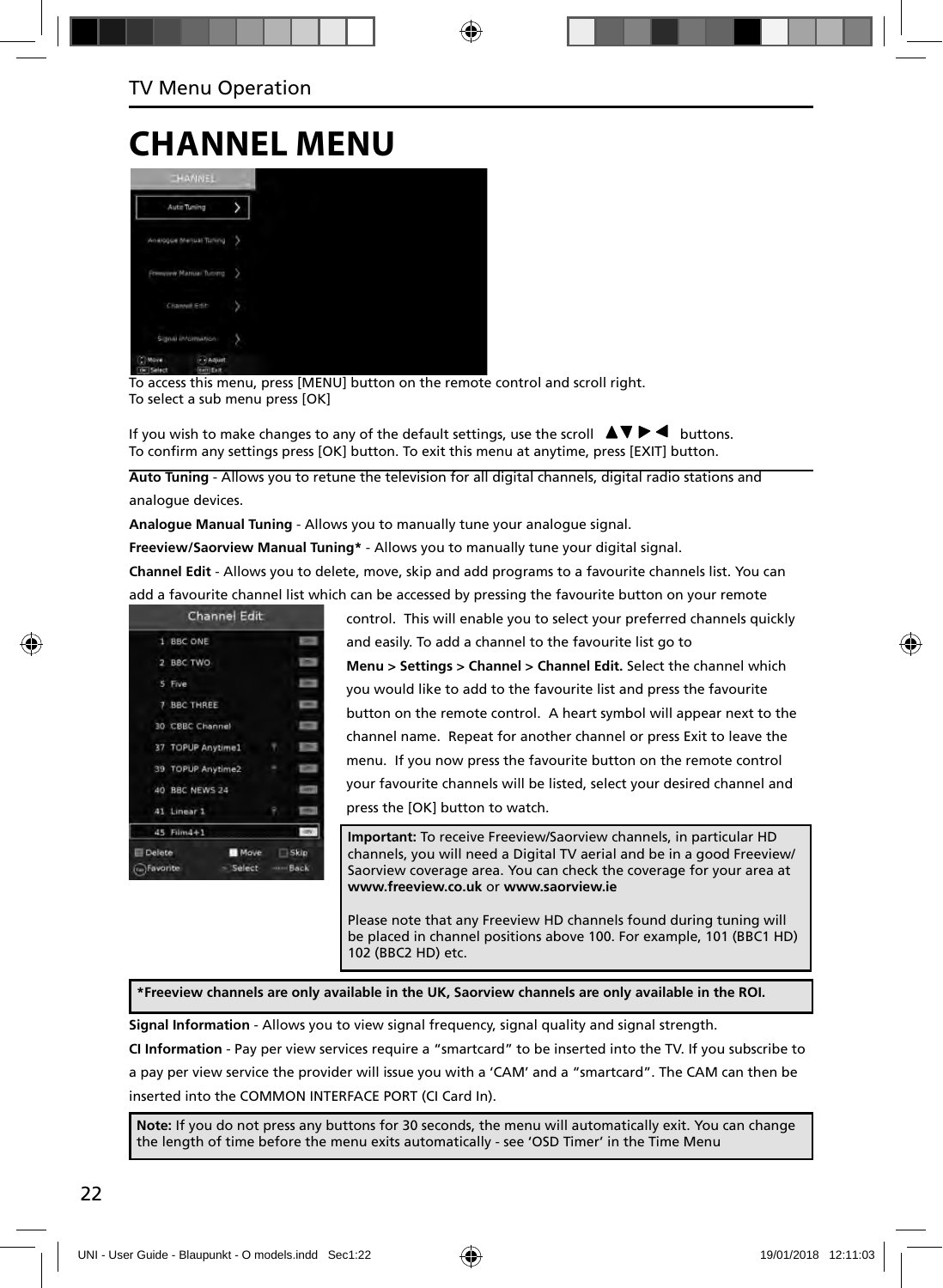## **CHANNEL MENU**



**Schedule List** - The schedule list allows you to view your reminders and recordings. It can be accessed by going to the Channel Menu then selecting Schedule list or by pressing the blue button while in the record list.

| Schedule List |       | 00:01AM 01 Jan | Delete Edit Sort by Time/Channel Name<br>Red List |              |  |
|---------------|-------|----------------|---------------------------------------------------|--------------|--|
|               | Three | Date:          | <b>Frequenime Title</b>                           | Ehannel Name |  |
|               |       |                |                                                   |              |  |
|               |       |                |                                                   |              |  |
|               |       |                |                                                   |              |  |

There are two icons, the clock symbol denotes a reminder, the camera indicates a recording. To select use the up and down arrow buttons.

**Press the RED** button to delete the reminder or recording\*.

**Press the GREEN** button to edit the reminder or recording\*.

Press the YELLOW button to sort the reminder or recording\*.

**Note:** Record functions are only applicable to sets with a built in PVR function. Refer to your televisions specification for more details.

**Edit Menu -** To edit use the up and down buttons on the remote control to select the function, then use

| Recorder        |             |
|-----------------|-------------|
| Litro 4 6 L     |             |
|                 |             |
| Minice II       |             |
| Hour 33         |             |
| Month Mar       |             |
| Date 3          |             |
| <b>INSTRUCT</b> |             |
| Minute 20       |             |
| Hour 0          |             |
| Month Mar       |             |
| Date 3          |             |
| Mode Once       |             |
| G C             | <b>Bail</b> |

the left and right buttons to change. Press the [OK] button to store and return to the schedule list.

**Recorded List** - Shows a list of recorded TV programmes via a connected USB memory stick or USB hard drive. While in the Record List, press the **BLUE** button to access the Schedule List. Please see the 'USB RECORD PAGE' for further information.

**Software Update (OAD)** - Switch on/off OAD updates.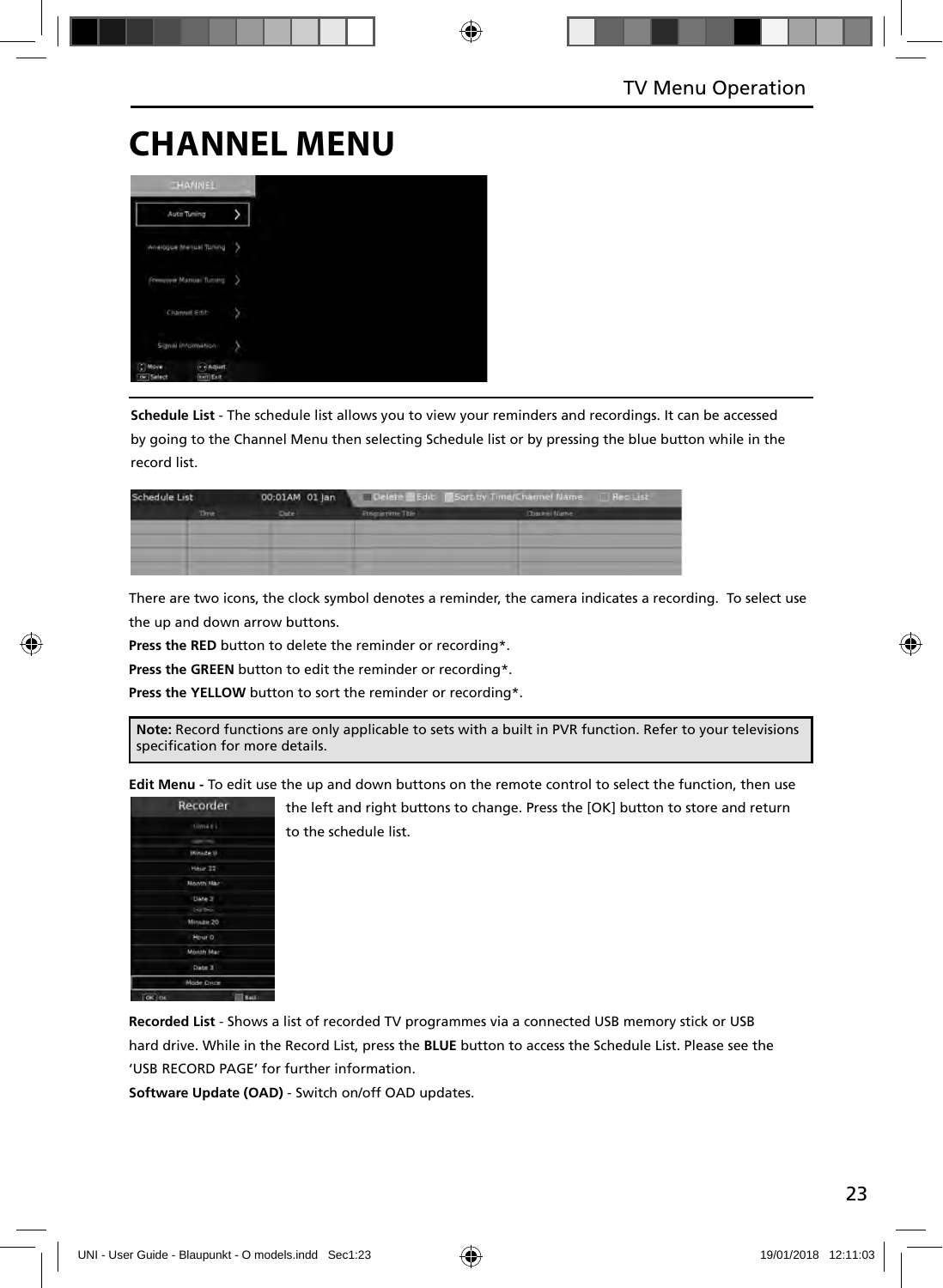# **LOCK MENU**

.



To access this menu, press [MENU] button on the remote control and scroll right. To select a sub menu press [OK]

If you wish to make changes to any of the default settings, use the scroll  $\Box \blacktriangledown \blacktriangleright \blacktriangleleft$  buttons. To confirm any settings press [OK] button. To exit this menu at anytime, press [EXIT] button.

**System/Hotel Lock** - Allows you to lock or unlock the menu. You will be asked to enter a 4 digit password

Use the **◄** button to quit the password input or use the **►** button to clear. Default password is 0000.

**Change Password** - Allows you to change the password.

**Channel Lock** - Allows you to lock certain channels manually.

**Parental Guidance** - Allows you to set the rating to block certain content based on age information.

**TV Button Lock** - Allows you to lock the buttons on the side of the TV set.

**Default Source** - Allows you to set the default source. The default source is the source the TV starts on when first switched on.

**Default Channel** - Allows you to set a channel as the default channel on the Digital source. The

default channel is the channel the TV starts on when first switched on.

**Max Volume** - Allows you to adjust and set the maximum volume.

**Source Lock** - Allows you to lock the source menu.

**Note:** To enable controls within the lock menu, the function needs to be enabled by turning on the System Lock.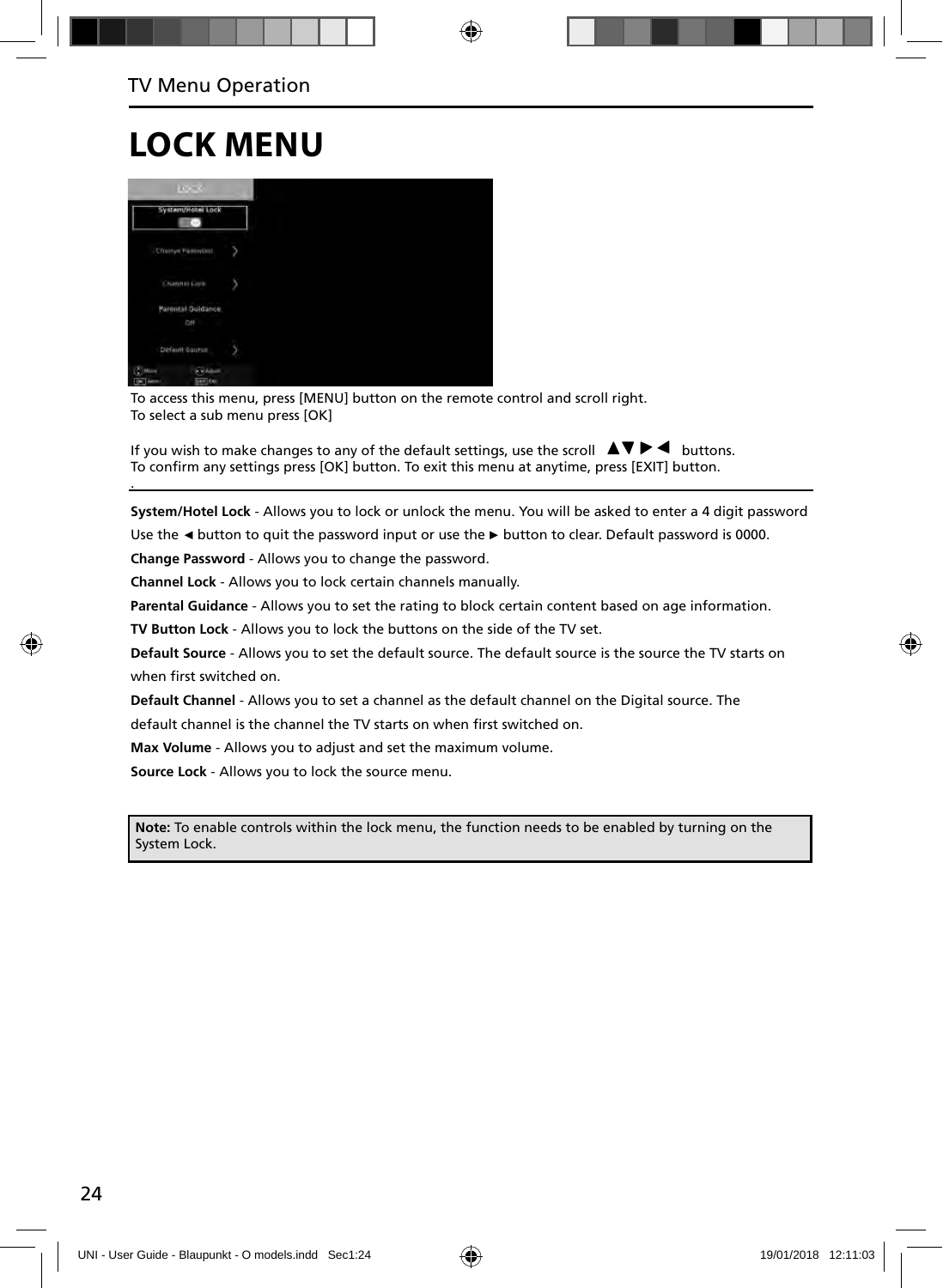## **TIME MENU**

|        | TIME.                            |   |
|--------|----------------------------------|---|
|        | Auto Sync<br>0n                  | ł |
|        | costs. Con-                      |   |
|        | Dff/Times                        | y |
|        | Collins                          | ù |
|        | Sinep Timer<br>O(1)              |   |
| $CDM-$ | <b>GRANIA</b><br><b>EATT</b> (EA |   |

To access this menu, press [MENU] button on the remote control and scroll right. To select a sub menu press [OK]

If you wish to make changes to any of the default settings, use the scroll  $\Delta \nabla \blacktriangleright$   $\blacktriangleleft$  buttons. To confirm any settings press [OK] button. To exit this menu at anytime, press [EXIT] button.

**Auto Sync** - The time is synchronised with the Digital Television signal.

**Clock** - Shows the date and time.

**Off Time** - Allows you to set a specific time for your TV to turn off.

**On Time** - Allows you to set a specific time for your TV to turn on, set the channel it will display, set the

source it will be on and also set the volume. This function can then be toggled to repeat every day or

a certain day. If your set is in standby and the on time is reached, it will turn on.

**Sleep Timer** - Lets you set the sleep timer so the television automatically switches off after a set amount of time. Off -> 10min -> 20min -> 30min -> 60min -> 90min -> 120min -> 180min -> 240min.

**OSD Timer** - Lets you adjust the amount of time the On Screen Menu stays on the screen before disappearing.

**Auto standby** - Set Auto standby between Off, 3 hours, 4 hours and 5 hours.

**Time Zone** - Change your current time zone.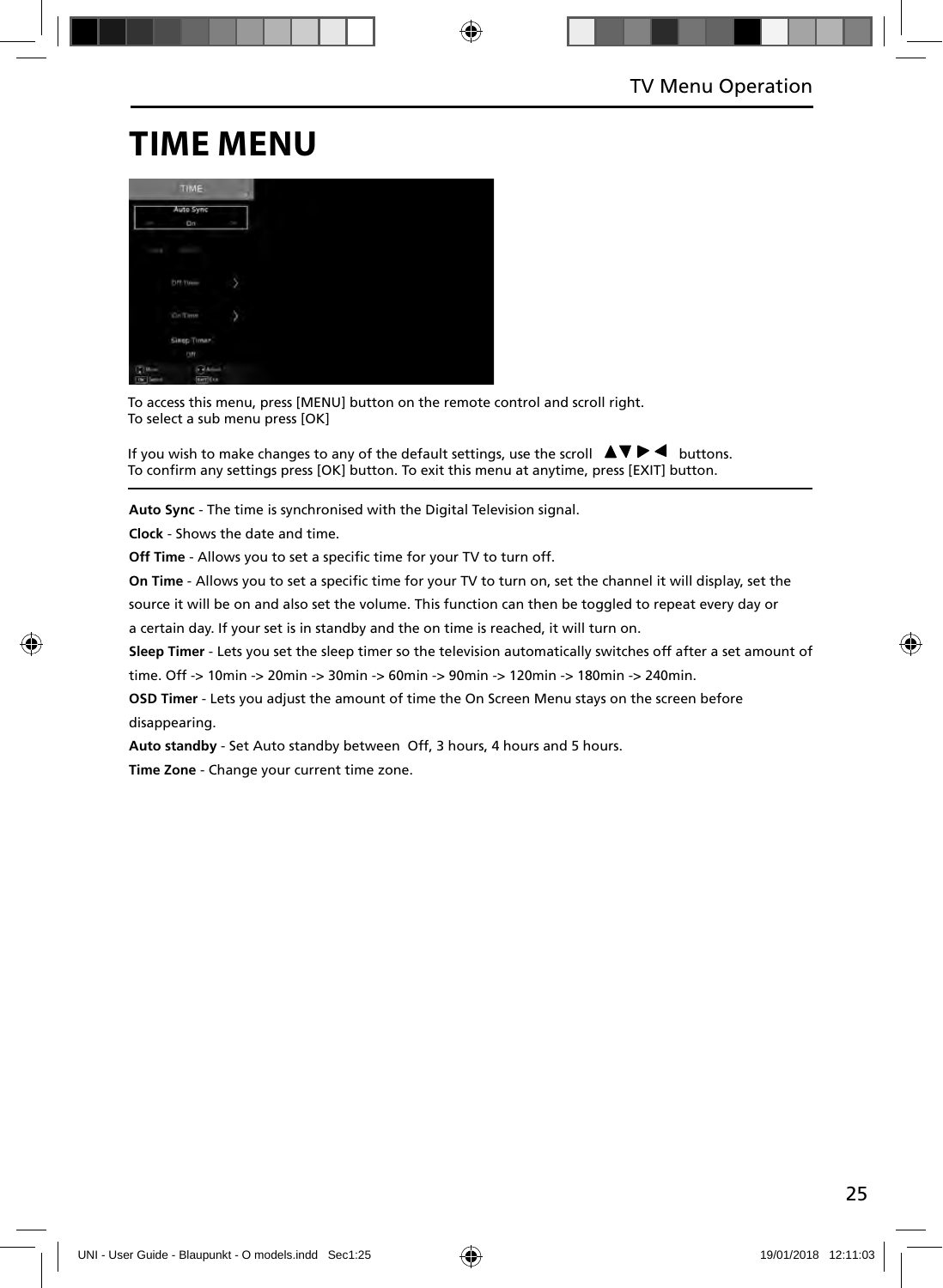### **SETTINGS MENU**



To access this menu, press [MENU] button on the remote control and scroll right. To select a sub menu press [OK]

If you wish to make changes to any of the default settings, use the scroll  $\Box \blacktriangledown \blacktriangleright \blacktriangleleft$  buttons. To confirm any settings press [OK] button. To exit this menu at anytime, press [EXIT] button.

**Language** - Allows you to change the language of the menu.

**Audio Language 1** - Set the primary audio language.

A**udio Language 2** - Set the secondary audio language.

**Subtitle Language 1** - Set the primary subtitle language.

**Subtitle Language 2** - Set the sceondary subtitle language.

**Hearing Impaired** - This allows you to turn on the Hearing Impaired function, this produces subtitles on the screen which provide a description of what is happening during the selected program.

**Blue Screen** - Changes the background when there is no input between clear and a blue background (Only available on some sources).

**First Time Installation** - Allows you to access the First Time Installation menu and retune the TV set. **Reset TV** - This resets the menus to factory settings and clears all the TV channels from the television.

**Software Update (USB)** - From time to time we may release new firmware to improve the operation of the television (available to download). This menu lets you install the new software/firmware onto the television. Further details of how to do this will be issued with the firmware. Contact the helpline or refer to the 'product support' section of the website.

**HDMI CEC (Consumer Electronic Control)** - Allows HDMI devices to control each other and allows you to operate multiple devices with one remote control. (only available with compatible devices).

**Network Configuration** - Allows you to manually set your network settings on the TV (for more information please see 'Network Configuration' page.

**LED Status** - Allows you to switch the LED power indicator light ON or OFF when the TV is being operated. (When this option is set to OFF the LED power indicator light will flash when the remote control is used and will flash red during the normal start up process).

**Version info** - Allows you to view the version/information of the software installed on the TV set.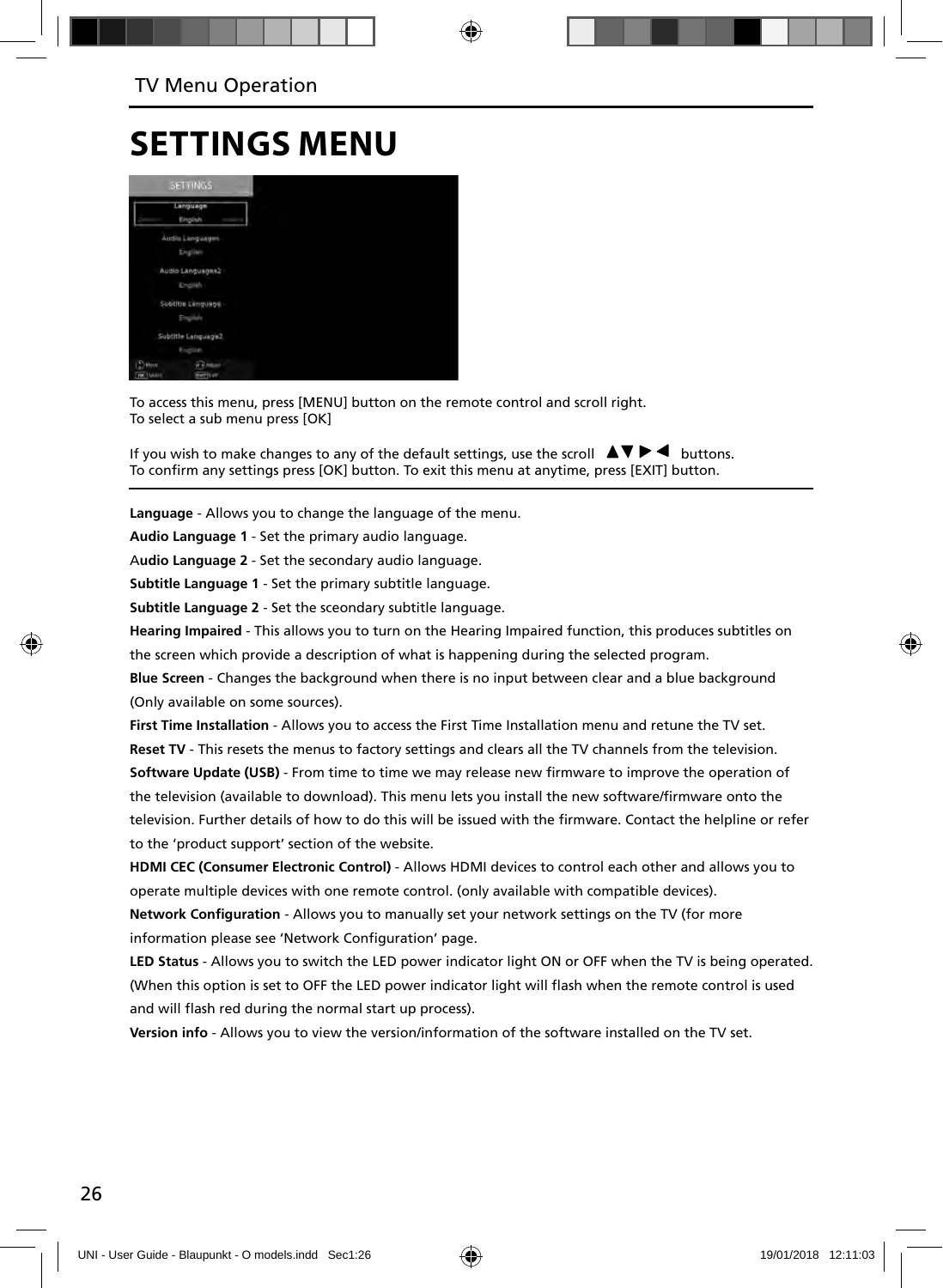## **NETWORK MENU**

| <b>Network</b>        |  |
|-----------------------|--|
| IP Config             |  |
| <b>January Lot</b>    |  |
| <b>Permanent Text</b> |  |
|                       |  |
|                       |  |
|                       |  |

To access this menu, press [MENU] button on the remote control and scroll right. To select a sub menu press [OK]

If you wish to make changes to any of the default settings, use the scroll  $\Box \blacktriangledown \blacktriangleright \blacktriangleleft$  buttons. To confirm any settings press [OK] button. To exit this menu at anytime, press [EXIT] button.

For the network configuration to work the TV will need to be connected to your home network via an ethernet cable, with these requirements in place the TV will connect to the network automatically.

**IP Config** - Allows you to access LAN network connection settings. Choose from the following options:

| Auto   | Will automatically connect the TV to your home network (this is the default setting |
|--------|-------------------------------------------------------------------------------------|
|        | and is highly recommended).                                                         |
| Manual | Allows you to manually change the IP, Netmask, Gateway and DNS information.         |

**Network Info** - Allows you to view Information about network settings.

**Network Test** - Allows you to test the network connection.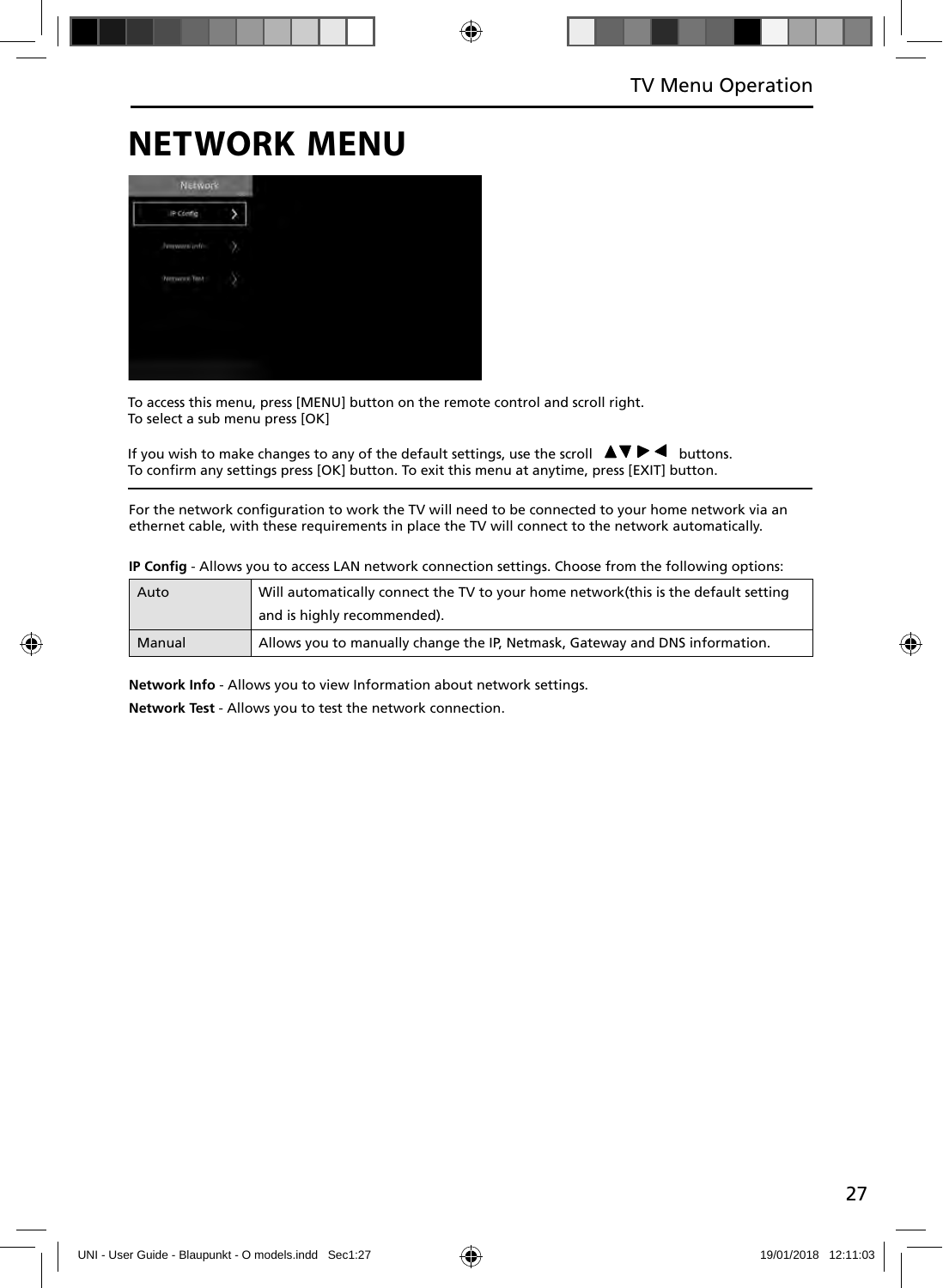## **USB MODE/MEDIA PLAYER**

USB mode offers playback of various different types of content that you have saved on your USB Memory Stick.

On switching to USB source the below menu screen will appear. The content will be divided into Photo, Music, Movie and Text based on file type.



1) You can navigate through the menus using the scroll  $\triangle \blacktriangledown \blacktriangleright \blacktriangleleft$  buttons. To confirm the item you wish to play/view press [OK] button.



2) Select the drive you require. (If your drive only has 1 partition you will only see 1 item).



3) You can now access the item. Press OK to view. 4) Whilst viewing your media, you can control



the item by using the remote control playback buttons or by pressing [INFO] you can access the on-screen playback menu, you can now make your selection by using the  $\blacktriangle \blacktriangledown \blacktriangleright \blacktriangleleft$  and [OK] buttons on the remote control.

Note: If you experience a playback issue, please ensure the files being used are the correct format (example - the picture plays but no sound) See technical specification page for compatible file types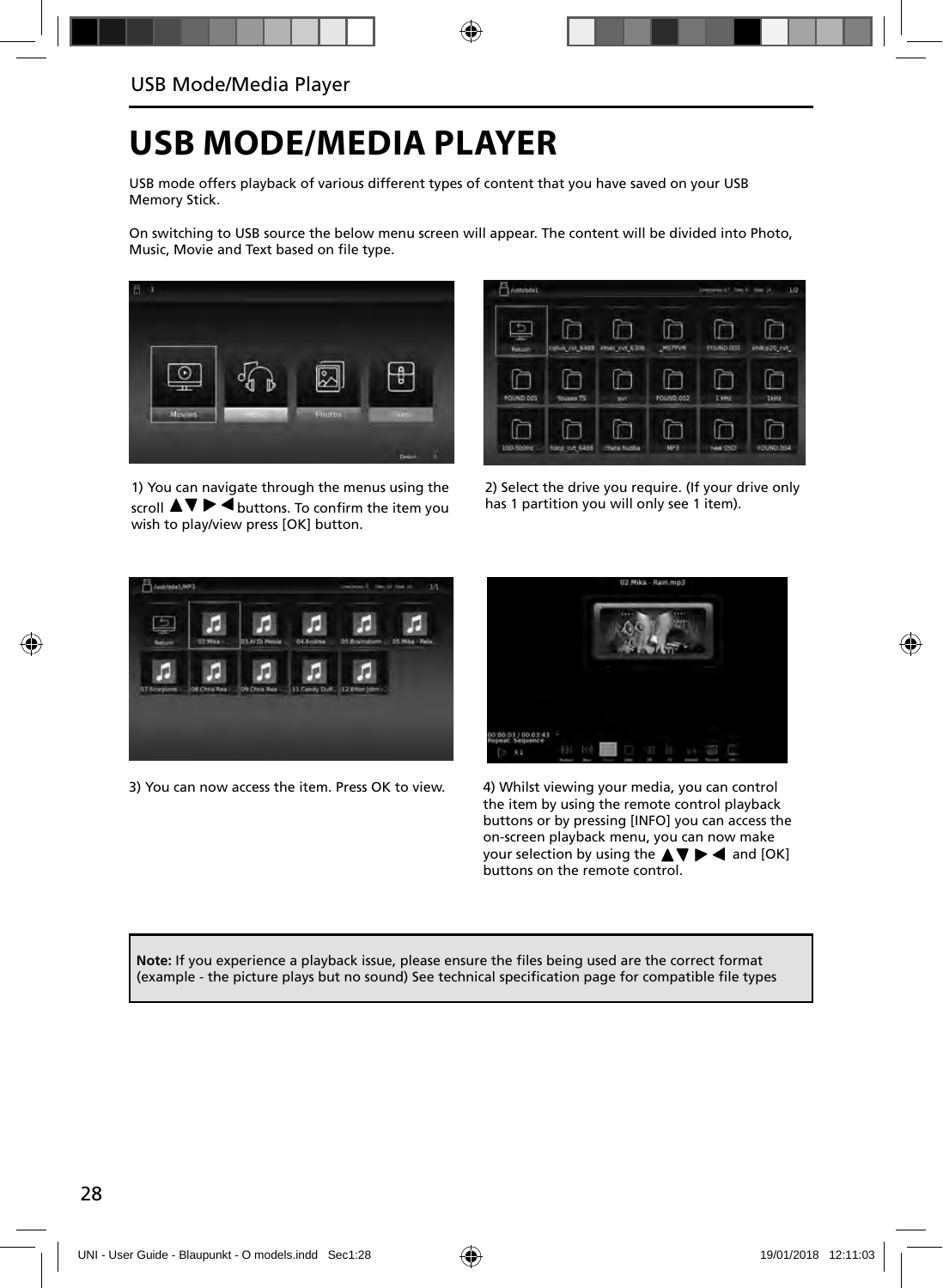### **DVD SETUP** (For models with built in DVD players only)



To enter this menu please ensure the TV is in DVD source & press [DVD SETUP]

If you wish to make changes to any of the default settings, use the scroll  $\Delta \nabla \blacktriangleright$   $\blacktriangleleft$  buttons. To confirm any settings press [OK] button. To exit this menu at anytime, press [DVD SETUP] button.

| <b>TV Display</b> - Choose from the following options: |                                                                           |  |
|--------------------------------------------------------|---------------------------------------------------------------------------|--|
| 4:3 Pan scan                                           | PS traditional picture format, this is often used with older film formats |  |
| 4:3 Letter box                                         | LB Traditional picture which has been adapted for widescreen              |  |
| Wide                                                   | 16:9 Widescreen picture format                                            |  |

**Speaker Setup** - Choose from the following options:

| LT/RT  | Converts from multi-channel sound to mono             |  |
|--------|-------------------------------------------------------|--|
| Stereo | Converts from multi-channel sound to stereo           |  |
|        | <b>Dual Mono</b> - Choose from the following options: |  |
| $C+$   | Outpute 2 channels of sound both loft and right       |  |

| Stereo   | Outputs 2 channels of sound both left and right                  |  |
|----------|------------------------------------------------------------------|--|
| Mono L   | Outputs left side sound                                          |  |
| Mono R   | Outputs right side sound                                         |  |
| Mix Mono | Outputs a single channel of sound but mix between right and left |  |

**Dynamic Range** - This is the difference between the quietest and loudest sounds. This setting only works with DVD discs recorded in Dolby digital.

| Full | Set this to listen with the range recorded on the disc                              |
|------|-------------------------------------------------------------------------------------|
| 3/4  | Set this to listen with a range equivalent to a normal television                   |
| 1/2  | Set this to listen with a smaller difference between the maximum and minimum volume |
| 1/4  | Set this to listen with a smaller difference between the maximum and minimum volume |
| Off  | Set dynamic range to off                                                            |

**TV Type** - Choose from the following options:

| PAL         | For discs from UK/Europe, Asia, Australia etc |
|-------------|-----------------------------------------------|
| Multi       | For both NTSC and PAL                         |
| <b>NTSC</b> | For discs from North America, Japan etc       |

**Default** - Choose from the following options:

| Resets all options in the 'DVD setup' menu back to the default settings<br>Reset |
|----------------------------------------------------------------------------------|
|----------------------------------------------------------------------------------|

**Note**: This TV/DVD player is pre-set to play Region 2 DVDs. In the event you wish to use the TV/DVD in another country that uses different region discs, please visit www.umc-uk.co.uk. Select 'Product Support', 'Changing Region'.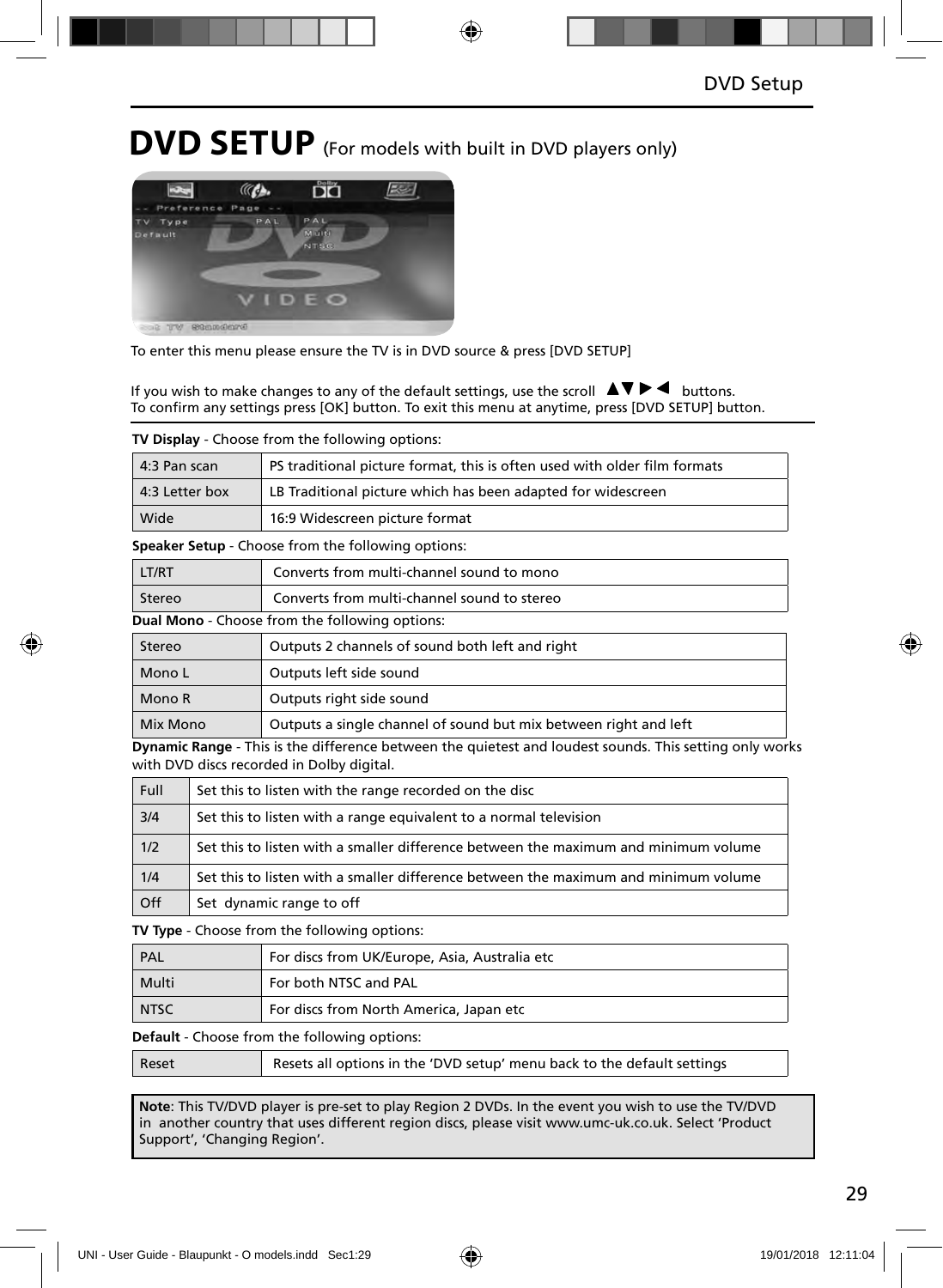## **USB RECORD - FREEVIEW/SAORVIEW MODE**

#### **USB RECORD – FREEVIEW/SAORVIEW MODE - FOR MODELS WITH THE PVR FUNCTION ONLY**

Built into this television is a USB record facility. This function is available in Freeview/Saorview mode when used in conjunction with a compatible USB memory stick or USB hard drive. The benefits of this are as follows:

- Pause live TV and then playback, fast forward and rewind (up to live TV).
- One button record, if you decide you want to record the current programme.
- Easy programmable recording from the 7 day TV Guide.

Due to the nature of the product, it is necessary to use a high speed USB memory stick (as the TV reads from and writes to the memory stick at the same time, some memory sticks may not be suitable).

You can purchase high speed memory sticks from some computer stores, alternatively, we have a selection of tested and compatible memory sticks available to purchase directly from the helpline/web site.

Recommended Minimum Specification - USB Memory Stick:

| Read Speed         | 20 Mb/s (MegaBit Per Second) | If you wish to use a USB portable hard drive larger<br>than 32GB, please refer to the FAO section at the<br>rear of this user guide. |  |
|--------------------|------------------------------|--------------------------------------------------------------------------------------------------------------------------------------|--|
| <b>Write Speed</b> | 6 Mb/s (MegaBit Per Second)  |                                                                                                                                      |  |

#### Pause Live TV (Time Shift)

Please refer to the Quick Start Guide for the location of remote control buttons.

 $(\mathbf{H})$  - Press the play/pause button and the television will pause and the live content will be recorded. To resume watching press play/pause again.

- $\left(\bullet\right)$  Press fast forward to go forward in a recording (i.e. to skip adverts).
- $\bigcirc$  Press fast rewind to go back in a recording (i.e. if you fast forwarded too far).

**Note:** When you switch the TV to standby or change channel the Time Shift memory is wiped. To restart time shift you must press play/pause button.

**Note:** If channels are moved or deleted, then the PVR will not function correctly.

**Note**: This television contains one TV tuner, therefore it can only record the channel you are watching or record one channel while the television is in standby mode.

**Note**: USB record function is only available in Digital/Freeview TV mode. Due to copyright laws and illegal copying/recording it is not possible to record to/from any other input/output source.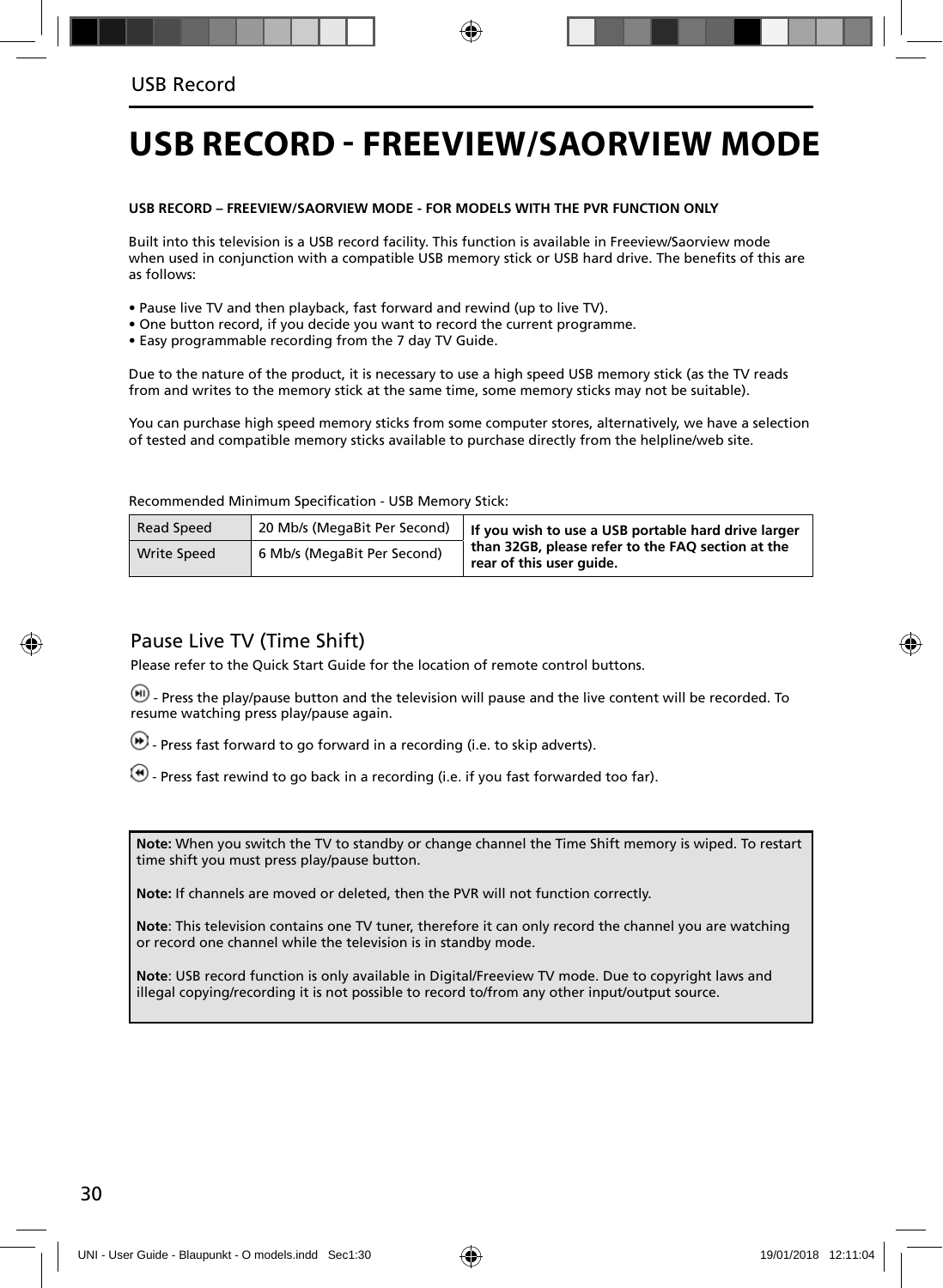### **USB RECORD - FREEVIEW/SAORVIEW MODE**

### **One Button Record**

At any point in time you may decide to record the current programme that you are watching. To do this you need to press the red record button on the remote control.

### **Playback files from Record\* list**

To playback recorded files you will be required to have the TV set to the Freeview/Saorview source mode. Once set to the correct source, access the recorded list by pressing the **REC LIST** (Recorded List) button on the remote control, the recorded list should now appear on the screen. Use the arrow buttons on the remote control to navigate to the recording you wish to playback and then press [OK] on the chosen file to start playback.



Use the coloured buttons on the remote control for the following options:

- **Press RED** to delete a selected recording.
- **Press GREEN** to sort the items in the record\* list by date.
- **Press YELLOW** to sort the items in the record\* list by name.
- **Press BLUE** to enter the schedule list.

**Note:** Record functions are only applicable to sets with a built in PVR function. Refer to your televisions specification for more details.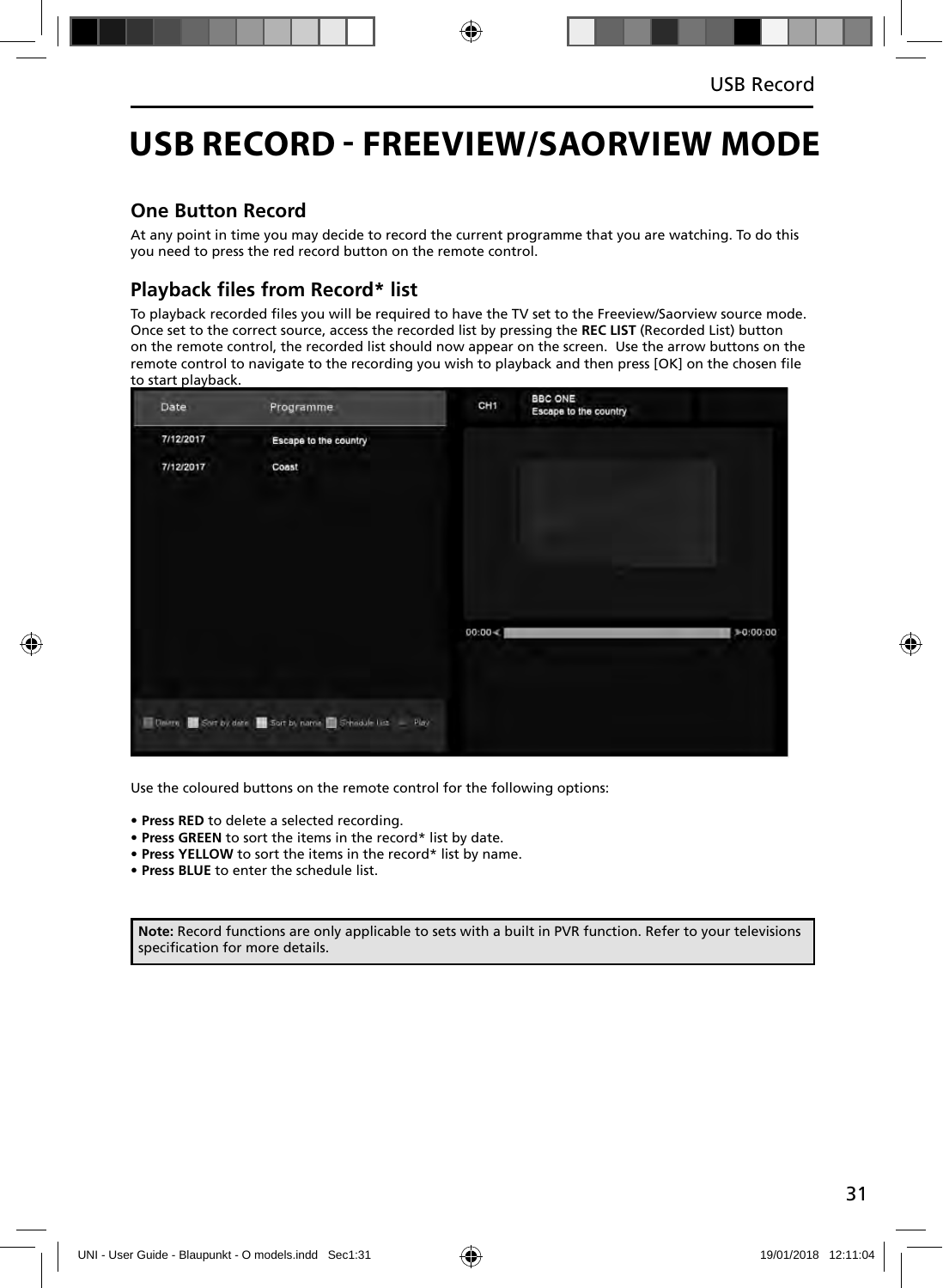## **FREQUENTLY ASKED QUESTIONS**

| General                    | I would like to have louder<br>sound by connecting additional<br>speakers. For TV models with<br>digital optical audio output.        | 1) Use the 3.5mm headphone output and a 3.5mm to phono cable<br>(available separately) to connect to an amplifier/surround sound system.<br>Please note this will deactivate the TV's built in speakers.<br>2) Connect a digital optical audio cable from the TV's digital optical audio<br>output to your amplifier/surround systems digital optical audio input.                                                                                                                                                                                                                                                                      |  |
|----------------------------|---------------------------------------------------------------------------------------------------------------------------------------|-----------------------------------------------------------------------------------------------------------------------------------------------------------------------------------------------------------------------------------------------------------------------------------------------------------------------------------------------------------------------------------------------------------------------------------------------------------------------------------------------------------------------------------------------------------------------------------------------------------------------------------------|--|
| General                    | Why are some options in the<br>menu unavailable and greyed<br>out.                                                                    | Some options are only available in certain sources, i.e. HDMI. They are<br>unavailable in the other sources where they have no affect.                                                                                                                                                                                                                                                                                                                                                                                                                                                                                                  |  |
| General                    | Can I stop my TV automatically<br>turning off after 4hrs?                                                                             | Yes, in the 'Time' menu settings, scroll down to Auto standby and select OFF.                                                                                                                                                                                                                                                                                                                                                                                                                                                                                                                                                           |  |
| TV                         | I have tuned in Digital TV but I<br>am not receiving any or all of the<br>channels and/or the channels I<br>receive are breaking up.  | 1) Check you are in an area that can receive Freeview/Saorview, visit www.<br>freeview.co.uk or www.saorview.ie<br>2) Check you are using an aerial that is able to receive a good digital signal.<br>In most cases, you will need an outdoor digital hi-gain/wideband aerial.<br>In areas that have excellent digital coverage, you may be able to use a loft<br>type aerial but it is highly likely that you will also need to connect a booster<br>between the back of the TV and the TV aerial wall socket. Unfortunately, to<br>receive a good enough digital signal, it is not possible to use a portable/<br>indoor type aerial. |  |
| <b>TV</b>                  | I have re-tuned my television<br>but when I switch it off it is not<br>storing the channels.                                          | If the TV does not save the channels when you power it off, it's likely the<br>channel database has become corrupt.<br>1) Turn off the TV.<br>2) Remove the RF/Aerial cable from the rear of the TV and then turn the TV<br>back on again.<br>3) Using the remote control, press Menu followed by 8-8-8-8 to enter the<br>initial setup/first time installation menu.<br>4) Press OK (let the TV run the full tuning process).<br>5) Once completed, turn off the TV, reconnect the RF/Aerial cable then turn<br>the TV back on again.<br>6) Repeat steps 3 & 4.                                                                        |  |
| <b>VCR/DVD</b><br>Recorder | I have connected the TV to my<br>VCR or DVD Recorder via SCART<br>but it is not recording.                                            | In addition to connecting via SCART, you should connect the aerial cable<br>from the wall socket to your VCR/DVD Recorder and another aerial cable<br>from the VCR/DVD Recorder to the TV.                                                                                                                                                                                                                                                                                                                                                                                                                                              |  |
| <b>Game Consoles</b>       | I have connected my<br>Playstation/Xbox to the TV via<br>HDMI, but I am not receiving<br>any pictures or sound on my<br>Television.   | 1) Ensure the TVs' source is set to HDMI.<br>2) Check your settings on your Playstation/Xbox are as per the Playstation/<br>Xbox instruction manual.                                                                                                                                                                                                                                                                                                                                                                                                                                                                                    |  |
| <b>Game Consoles</b>       | I have connected my<br>Playstation/Xbox to the TV via<br>Component cables (red, green<br>& blue) but I am not receiving<br>any sound. | Component cables only provide HD pictures. For the sound you will need<br>to connect the red & white audio cables on the Playstation/Xbox to the red<br>& white phono inputs (or mini AV input where fitted) on the rear of the TV.<br>Please refer to the 'Connections' pages.                                                                                                                                                                                                                                                                                                                                                         |  |
| System Lock                | I have changed the password<br>on the television and now<br>forgotten it.                                                             | There is a master password of 4711, to gain access to the TV menu and reset<br>the normal password.                                                                                                                                                                                                                                                                                                                                                                                                                                                                                                                                     |  |
| <b>USB Mode</b>            | I have inserted a USB Memory<br>Key, but the TV does not<br>recognise it.                                                             | Ensure the USB Memory Key is formatted to type FAT32.                                                                                                                                                                                                                                                                                                                                                                                                                                                                                                                                                                                   |  |
| <b>USB Mode</b>            | Using a USB portable hard drive<br>/ larger than 32GB.                                                                                | If you wish to use a portable hard drive larger than 32GB, please note that<br>it must be formatted to the FAT32 file system in order to operate on this TV.<br>Windows XP/Vista computers are only capable of formatting up to 32GB,<br>therefore, you will need a software programme/utility to format larger hard<br>drives. Please refer to the website, www.umc-uk.co.uk, for more information.                                                                                                                                                                                                                                    |  |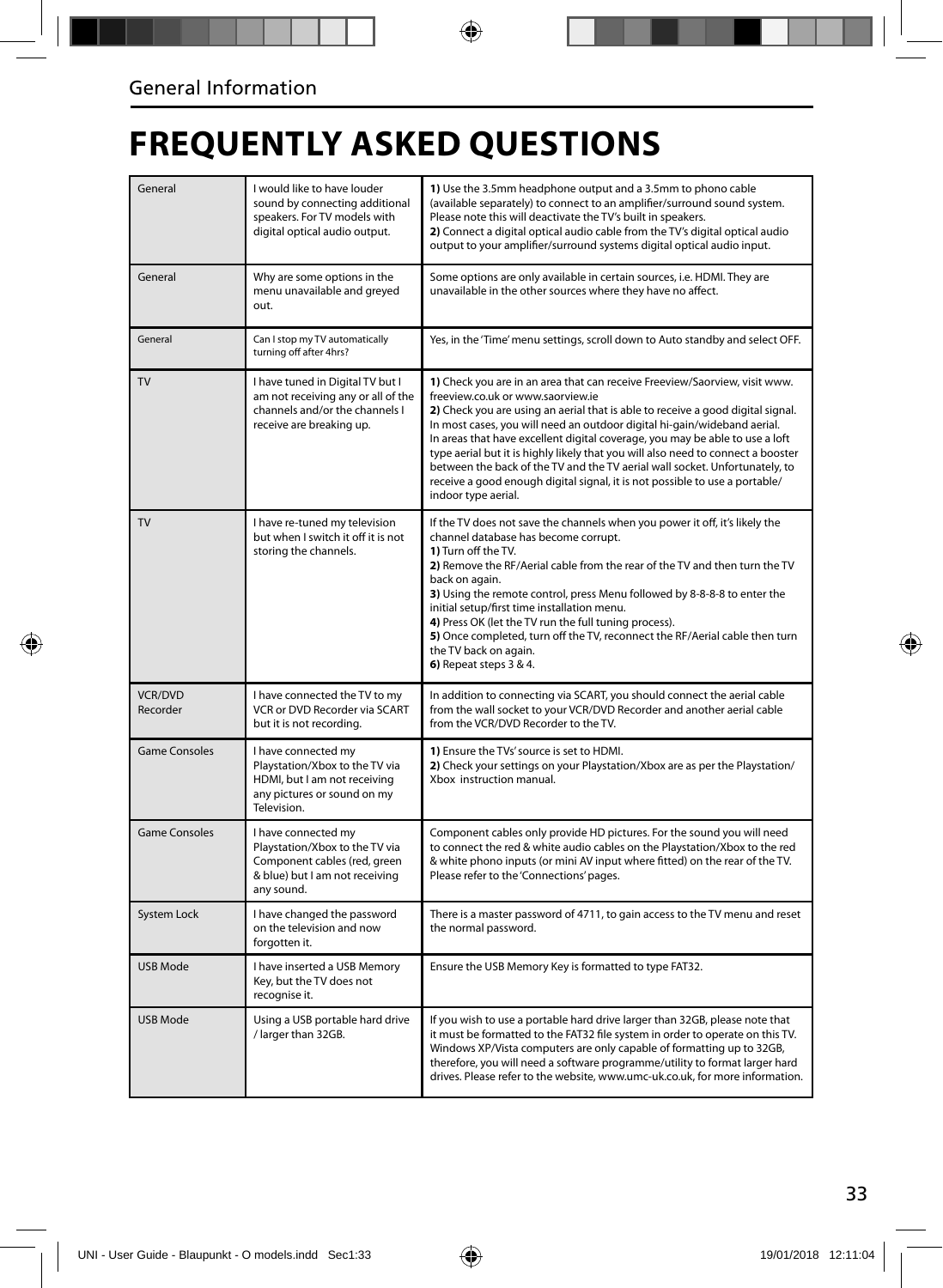## **FREQUENTLY ASKED QUESTIONS**

| DVD (For TV models<br>with DVD only)                         | I have inserted a disc but it is<br>not playing.                                        | 1) Ensure you have inserted the disc facing the correct way.<br>2) Ensure the disc is clean and is not scratched.<br>3) Some copied discs will not play.<br>4) Check the DVD is a region 2 disc - to change the region of the DVD player,<br>refer to www.umc-uk.co.uk, select 'Changing DVD Region' in the 'Product<br>Support' section                                                            |
|--------------------------------------------------------------|-----------------------------------------------------------------------------------------|-----------------------------------------------------------------------------------------------------------------------------------------------------------------------------------------------------------------------------------------------------------------------------------------------------------------------------------------------------------------------------------------------------|
| DVD (For TV models<br>with DVD only)                         | I have pressed the eject button<br>but the disc is not coming out.                      | To eject the disc hold the stop/eject button for 4 seconds.                                                                                                                                                                                                                                                                                                                                         |
| <b>USB Record</b><br>(For TV models with<br>USB record only) | I cannot change the channel,<br>access the menu or use the red<br>button.               | During time shift you cannot change the channel, access the menu or use<br>the red button.                                                                                                                                                                                                                                                                                                          |
| <b>USB Record</b><br>(For TV models with<br>USB record only) | When using the USB to record<br>the picture 'breaks up' or<br>experience loss of sound. | Check the USB memory stick meets the minimum read speed requirements.<br>Standard definition channels require a read speed of 20 MB/s (Mega Byte<br>per second) and a write Speed of 6 MB/s (Mega Byte per second) HD<br>channels require the read speed of 80 MB/s (Mega Byte per second) and<br>a write speed of 40 MB/s (Mega Byte per second). USB 3.0 sticks should be<br>used where possible. |
| Freeview HD<br>(For Freeview HD TV<br>models only)           | I cannot access all Freeview<br>channels.                                               | Some data channels for Freeview can only be obtained when the TV's<br>ethernet port is connected to your router.                                                                                                                                                                                                                                                                                    |
| Freeview HD<br>(For Freeview HD TV<br>models only)           | I cannot find the Freeview HD<br>channels.                                              | Freeview HD channels found during tuning will be placed in channel<br>positions above 100. For example, 101 (BBC1 HD), 102 (BBC2 HD) etc.                                                                                                                                                                                                                                                           |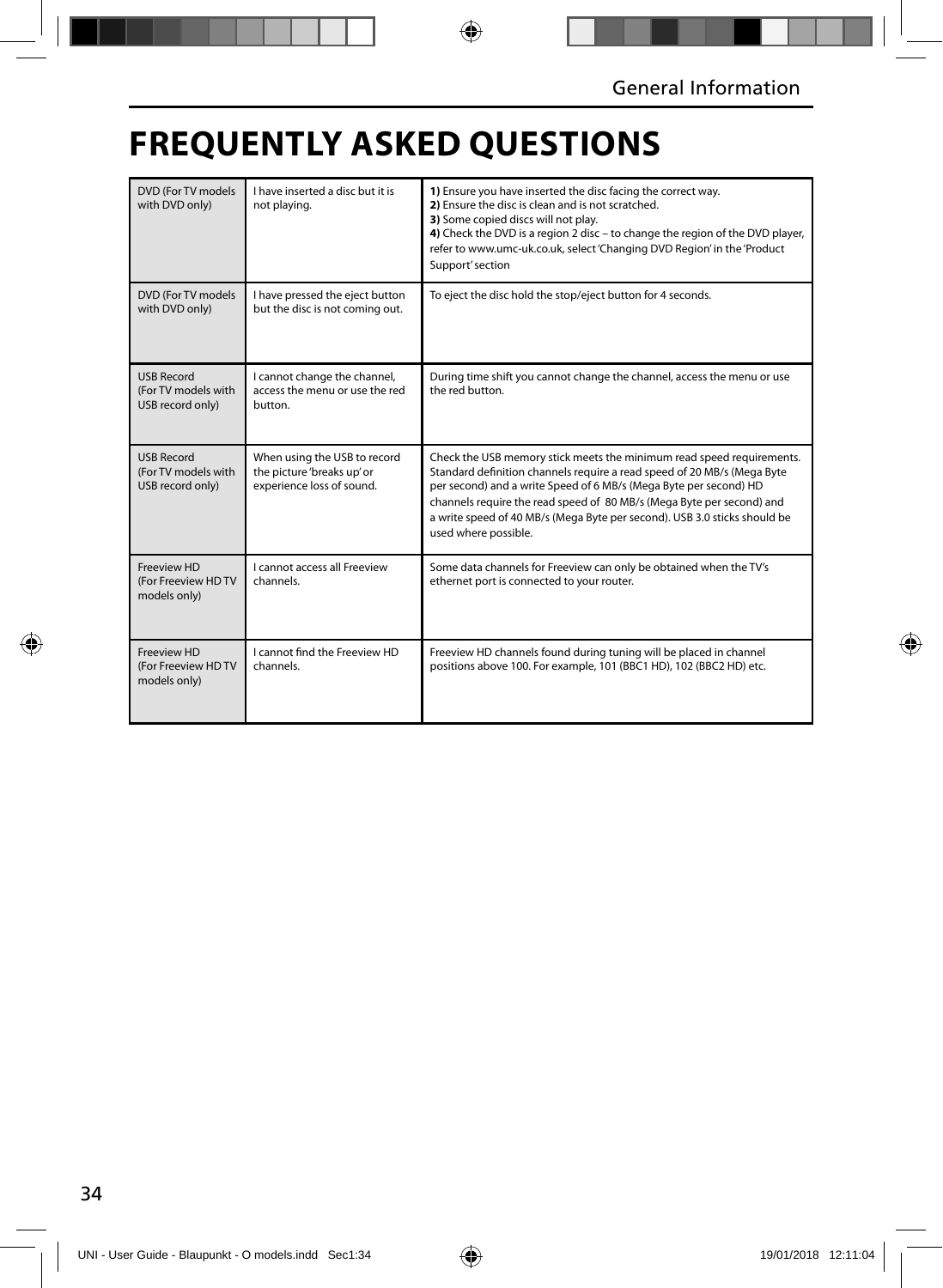## **TECHNICAL SPECIFICATION**

### **Compatible files in USB Mode**

|                 | File Ext.    | Codec                         |           |                                                     |
|-----------------|--------------|-------------------------------|-----------|-----------------------------------------------------|
| <b>Media</b>    |              | Video                         | Audio     | Remark                                              |
|                 |              |                               |           | Max Resolution: 1920x1080                           |
|                 | .mpg         | MPEG-1, MPEG-2                | MP3, AAC, | Max Data Rate: 40 Mbps                              |
|                 |              | Xvid, MJPEG                   |           | Max Resolution: 1920×1080<br>Max Data Rate: 20 Mbps |
|                 | .avi         | MPEG-4 SP/ASP,<br>H.263/H.264 |           |                                                     |
|                 | .ts          | MPEG-2,<br><b>H.264, HEVC</b> |           |                                                     |
| <b>MOVIE</b>    |              | MPEG-4 SP/ASP,                | AC3, PCM, |                                                     |
|                 | .mov<br>.mkv | H.263/H.264,                  |           |                                                     |
|                 |              | <b>HEVC</b>                   |           |                                                     |
|                 | .dat         | MPEG-1                        |           |                                                     |
|                 |              | MPEG-4 SP/ASP,                |           |                                                     |
|                 | . $mp4$      | H.263/H.264,                  |           |                                                     |
|                 |              | <b>HEVC</b>                   |           |                                                     |
|                 |              | MPEG-1, MPEG-2                |           | Max Resolution: 720×576                             |
|                 | dov.         | MPEG-2                        |           | Max Data Rate: 40 Mbps                              |
|                 | .mp3         | $\overline{a}$                | MP3       | Sample Rate: 8K~48KHz<br>Bit Rate: 32K~320Kbps      |
| <b>MUSIC</b>    |              |                               | AAC       |                                                     |
|                 | .m4a/.aac    | $\overline{a}$                |           | Sample Rate: 16K~48KHz<br>Bit Rate: 32K~442Kbps     |
|                 |              |                               |           | Channel: Mono/Stereo                                |
|                 | .jpg/        | Progressive JPEG              |           | Max Resolution: 1024×768                            |
| PHOTO           | .jpeg        | <b>Baseline JPEG</b>          |           | Max Resolution: 15360×8640                          |
|                 |              |                               |           | Max Resolution: 9600×6400                           |
|                 | .bmp         | <b>BMP</b>                    |           | Pixel Depth: 1/4/8/16/24/32 bpp                     |
|                 | .png         | Non-Interlaced                |           | Max Resolution: 9600×6400                           |
|                 |              | Interlaced                    |           | Max Resolution: 1280×800                            |
|                 | .srt         | SubRip                        |           |                                                     |
| <b>SUBTITLE</b> | .ssa/.ass    | SubStation Alpha              |           |                                                     |
|                 | .smi         | SAMI                          |           |                                                     |
|                 |              | SubViewer                     |           | SubViewer 1.0 & 2.0 Only                            |
|                 | .sub         | MicroDVD                      |           |                                                     |
|                 |              | DVDSubtitleSystem             |           |                                                     |
|                 |              | SubIdx (VobSub)               |           |                                                     |
|                 | .txt         | TMPlayer                      |           |                                                     |